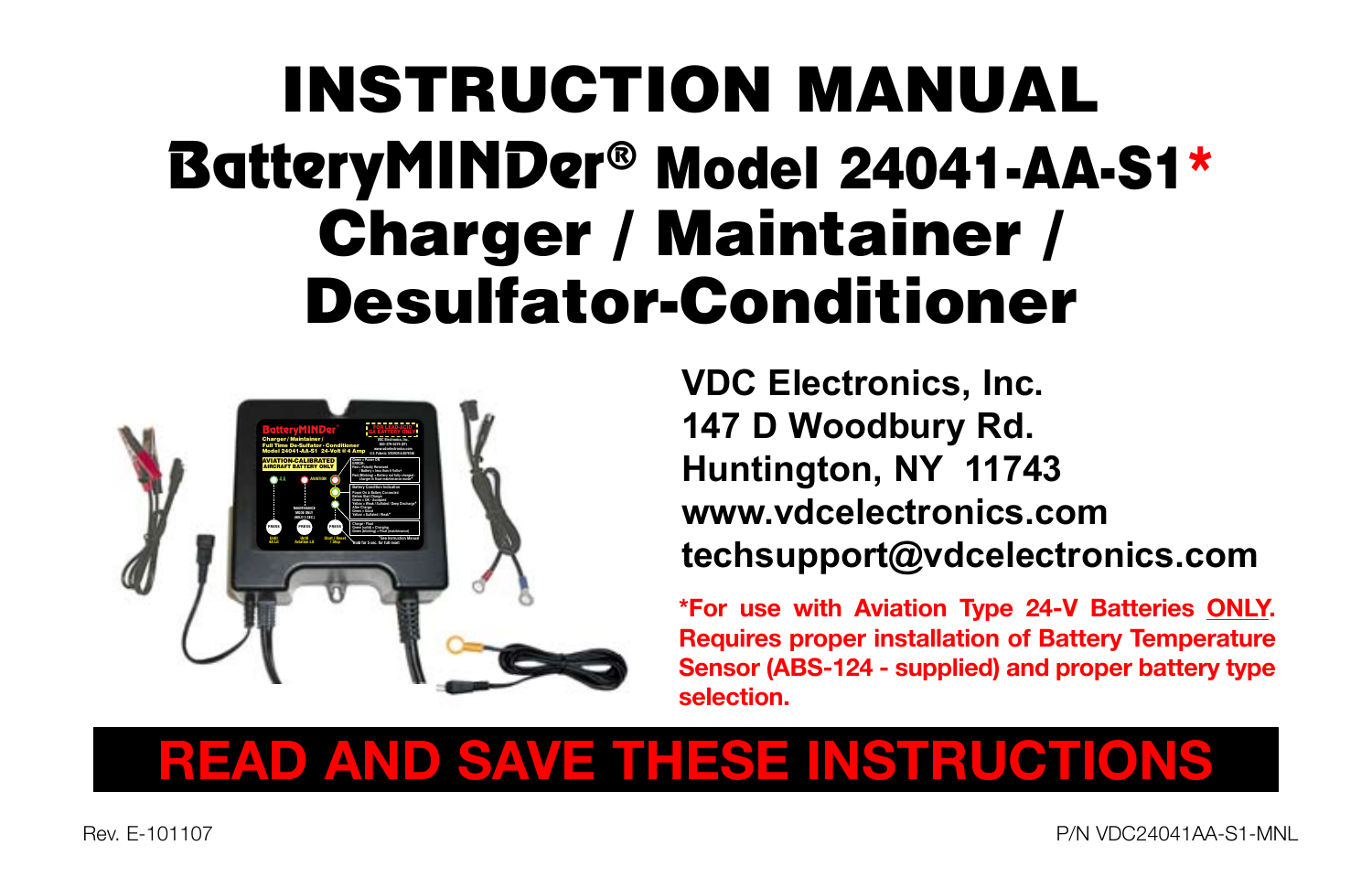## **TABLE OF CONTENTS**

| 5   |
|-----|
| 5   |
| 6   |
| 8   |
| 8   |
| 10  |
| 10  |
| 12  |
| 13  |
|     |
| 16  |
| -24 |
| 25  |
| 26  |
| 27  |
|     |
| 34  |
| 35  |
| 36  |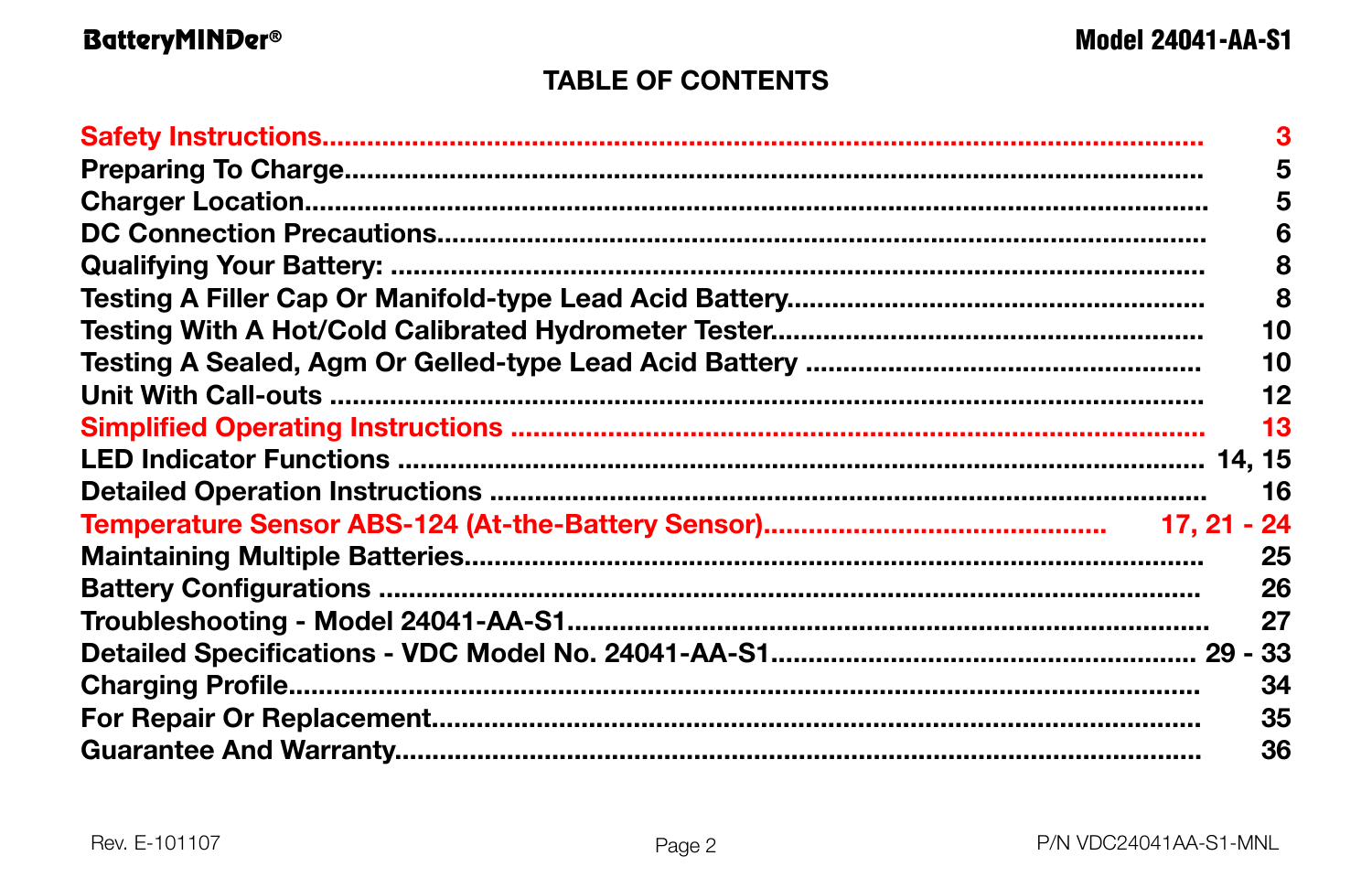# **Underwriters Laboratories (UL) REQUIRED SAFETY INSTRUCTIONS WARNING TO REDUCE THE RISK OF FIRE, ELECTRIC SHOCK, OR INJURY TO PERSON, OBSERVE THE FOLLOWING:**

1. Do not expose charger to rain or snow. It is designed to operate ONLY INDOORS.

2. USE of any attachment not specifically recommended by the battery charger manufacturer for use with this exact model of charger may result in risk of fire & electric shock or injury to person. 3. An extension cord should not be used, unless absolutely necessary. Use of an improper extension cord could result in fire or electric shock. If extension cord must be used be sure:

a. Pins on plug of extension cord are the same number, size, & shape of plug on charger b. Extension cord is properly wired and in good condition.

c. Wire size is enough for AC ampere of charger as specified below: Length of cord, feet (meters) 25 (7.6), 60 (15.2), 100 (30.5), 150 (45.6) AWG Size #18.

4. Do not use charger if it received a sharp blow, been dropped, or damaged.

5. Charger contains no serviceable parts. If it fails for any reason, return to the address shown within for a free replacement under warranty.

6. To reduce risk of electric shock, unplug charger from outlet before attempting any cleaning.

7. **WARNING - RISK OF EXPLOSIVE GASES. WHENEVER YOU WORK NEAR A LEAD ACID BATTERY IT IS DANGEROUS. BATTERIES GENERATE EXPLOSIVE GASES DURING NORMAL BATTERY OPERATION. FOR THIS REASON, IT IS OF UTMOST IMPORTANCE THAT EACH TIME BEFORE USING YOUR CHARGER, YOU MUST READ THIS MANUAL AND FOLLOW THE INSTRUCTIONS EXACTLY.**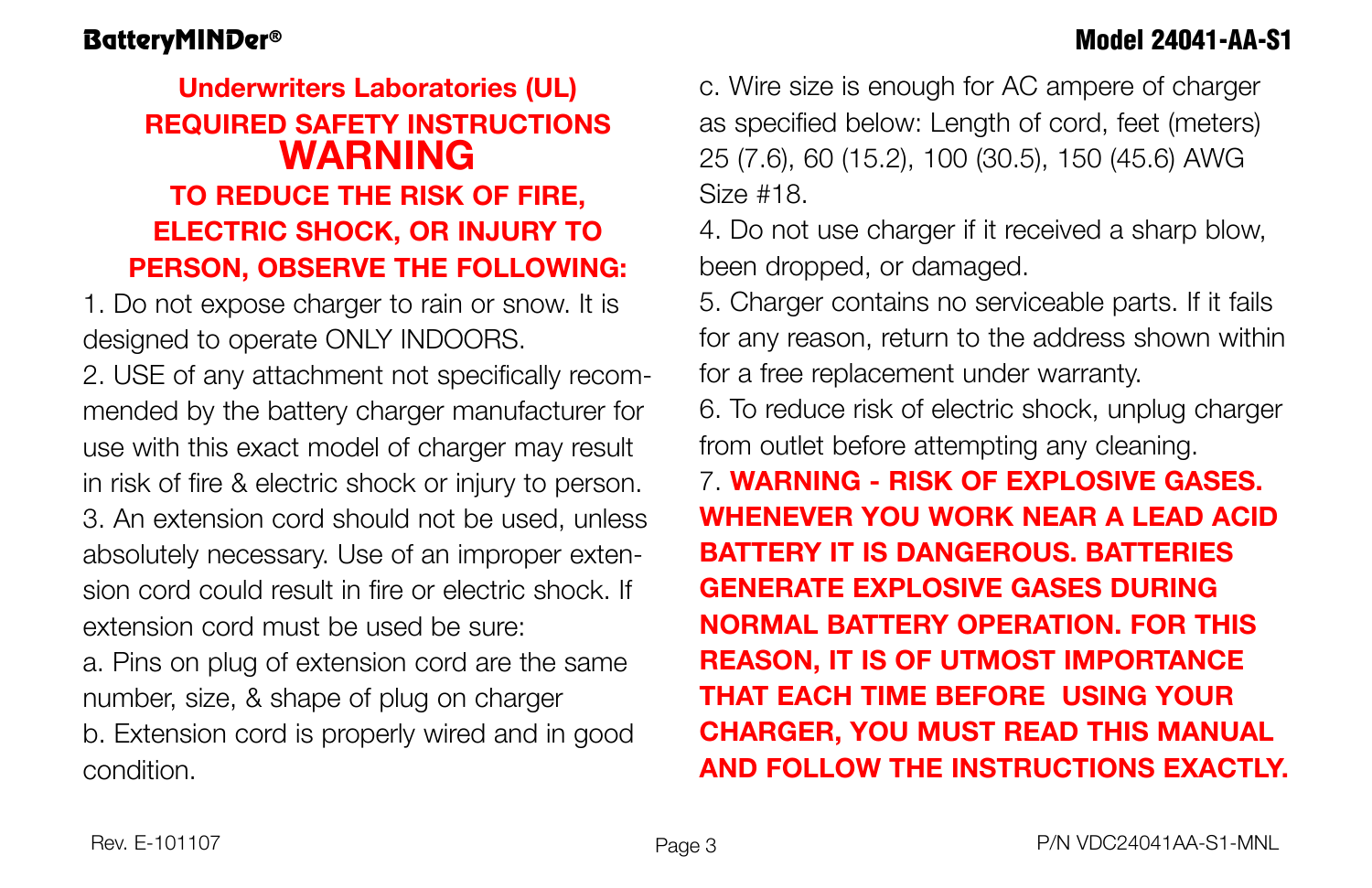To reduce risk of battery explosion, follow these instructions and those published by the battery manufacturer and the manufacturer of any equipment you plan to use in the vicinity of the battery. Review cautionary markings on the products and the engine.

8. PERSONAL PRECAUTIONS when working with or near a lead acid battery.

a. Someone should be able to hear your voice or close enough to aid you when working near a lead acid battery.

b. Have fresh water and soap nearby case battery acid contact skin, clothing, or eyes. Wear complete eye protection and clothing protection. Avoid touching eyes while working near battery.

c. If battery acid does contact skin or clothing, wash immediately with soap and water. If acid entered the eye, immediately flood the eye with running water for at least 10 minutes and get help immediately.

d. NEVER smoke or allow a spark of flame near battery or engine.

e. Be extra cautious to reduce risk of dropping a metal tool or auto part onto battery. It might spark or short circuit battery or other electrical part that may cause an explosion.

f. Remove personal metal items such as rings, bracelets, necklaces, and watches when working with a lead acid battery. A lead acid battery can produce a short circuit current high enough to weld a ring or the like to metal, causing a severe burn.

g. Charger is designed to be used for recharging lead acid batteries ONLY. Never use it to power a low voltage electrical system, or for attempting to recharge dry cell batteries that are commonly used in house holds. These batteries may explode and cause injury to persons and damage property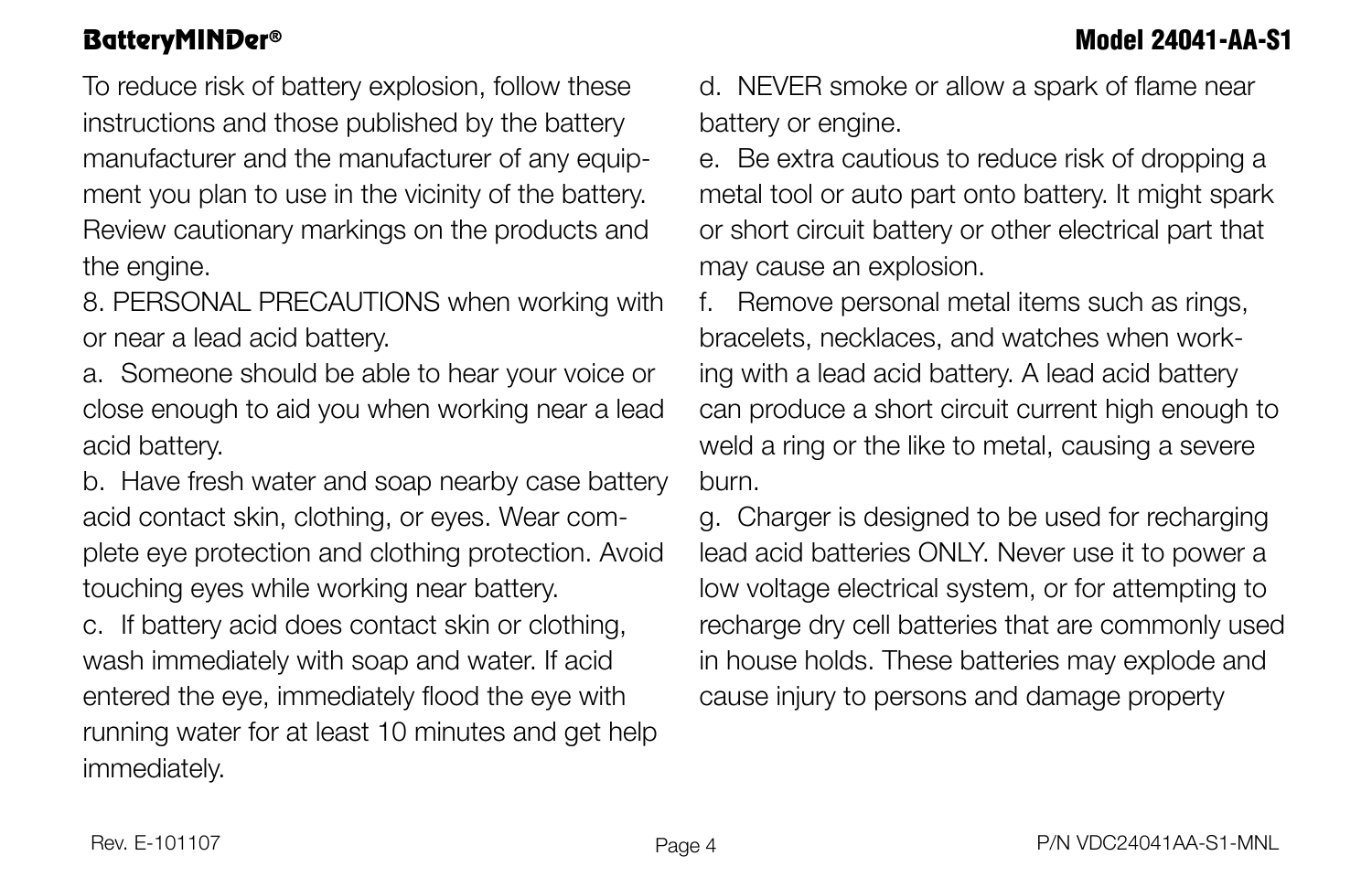# **NEVER CHARGE A FROZEN BATTERY OR ONE AT A TEMPERATURE ABOVE 123° F. PREPARING TO CHARGE**

a. If necessary to remove battery from equipment to charge. Always remove ground terminal first. Turn off all accessories in the aircraft, so as not to cause an arc.

b. Be sure area around battery is well ventilated while battery is being charged. Force gas vapors away by using a piece of non-metallic material as a fan.

c. Clean battery terminals. Be careful to keep corrosion from contacting eyes.

d. Add distilled water to each cell until battery acid reaches level specified by the manufacturer. This helps purge excessive gas from cells. Do not overfill. For a battery without caps, follow manufacturer's recharging instructions.

e. Study all battery manufacturer's specific instructions such as removing cell caps while charging and recommended charge rates.

f. Determine condition of battery, by referring

to instructions herein, before ever attempting to charge or desulfate any / all batteries.

# **CHARGER LOCATION**

a. Make sure charger is as far away from battery as output cables permit.

b. Never place charger directly above battery being charged; gases from battery will corrode and damage charger.

c. Never allow battery acid to drip on charger when reading specific gravity or filling.

d. Do not operate charger in a closed-in area or restrict ventilation in any way.

e. Do not set battery on top of charger.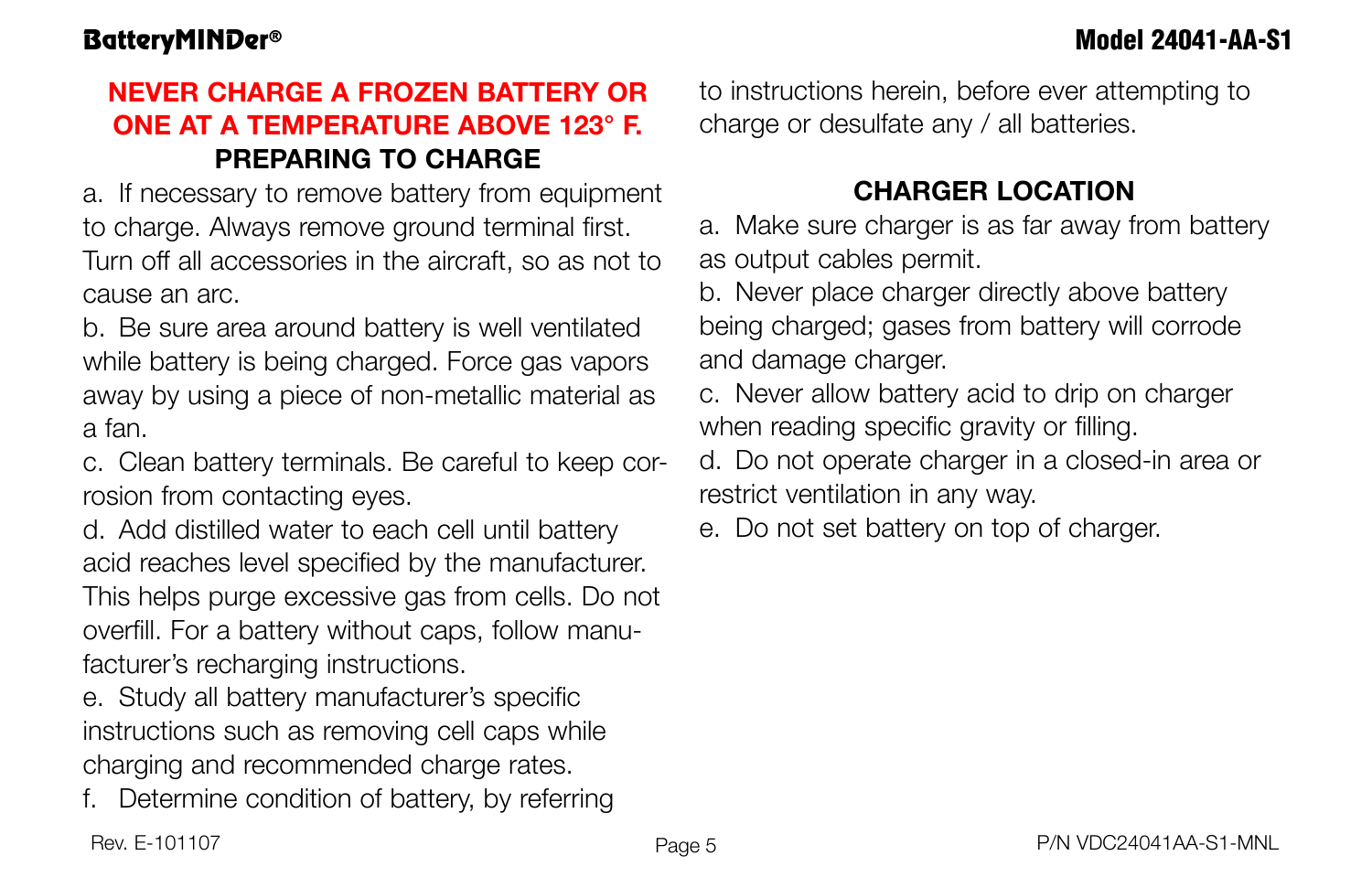# **DC CONNECTION PRECAUTIONS**

Note: Steps to be done in a well-ventilated area away from aircraft.

a. Connect and disconnect DC output clips from battery only after removing charger power cord from outlet.

b. Attach clips to battery posts and twist or rock back and forth several times to make good contact. This tends to keep clips from slipping off terminals and reduces risk of sparking.

c. Position DC output cord to reduce risk of damage by hood, door, covers, or moving engine parts.

d. Stay clear of fan blades, belts, pulleys, and other parts that can cause injuries.

e. Check polarity of battery posts. POSITIVE (POS, P,+) usually has a larger diameter than NEGATIVE -.

f. Determine which post of battery is grounded (connected) to the chassis of equipment. If negative post is grounded see Item N. If positive post is grounded see item P.

N. For negative grounded equipment, connect POSITIVE (**RED**) clip from charger to POSITIVE (POS, P, +) ungrounded post of battery. Connect NEGATIVE (**BLACK**) clip to vehicle chassis or engine block away from battery. Do not connect clip to carburetor, fuel lines, or metal body parts. g. For positive ground equipment, connect NEGATIVE (**BLACK**) clip from charger to NEGATIVE (NEG, N,) UNGROUNDED POST OF BATTERY. Connect POSITIVE (**RED**) CLIP to chassis or engine block away from battery.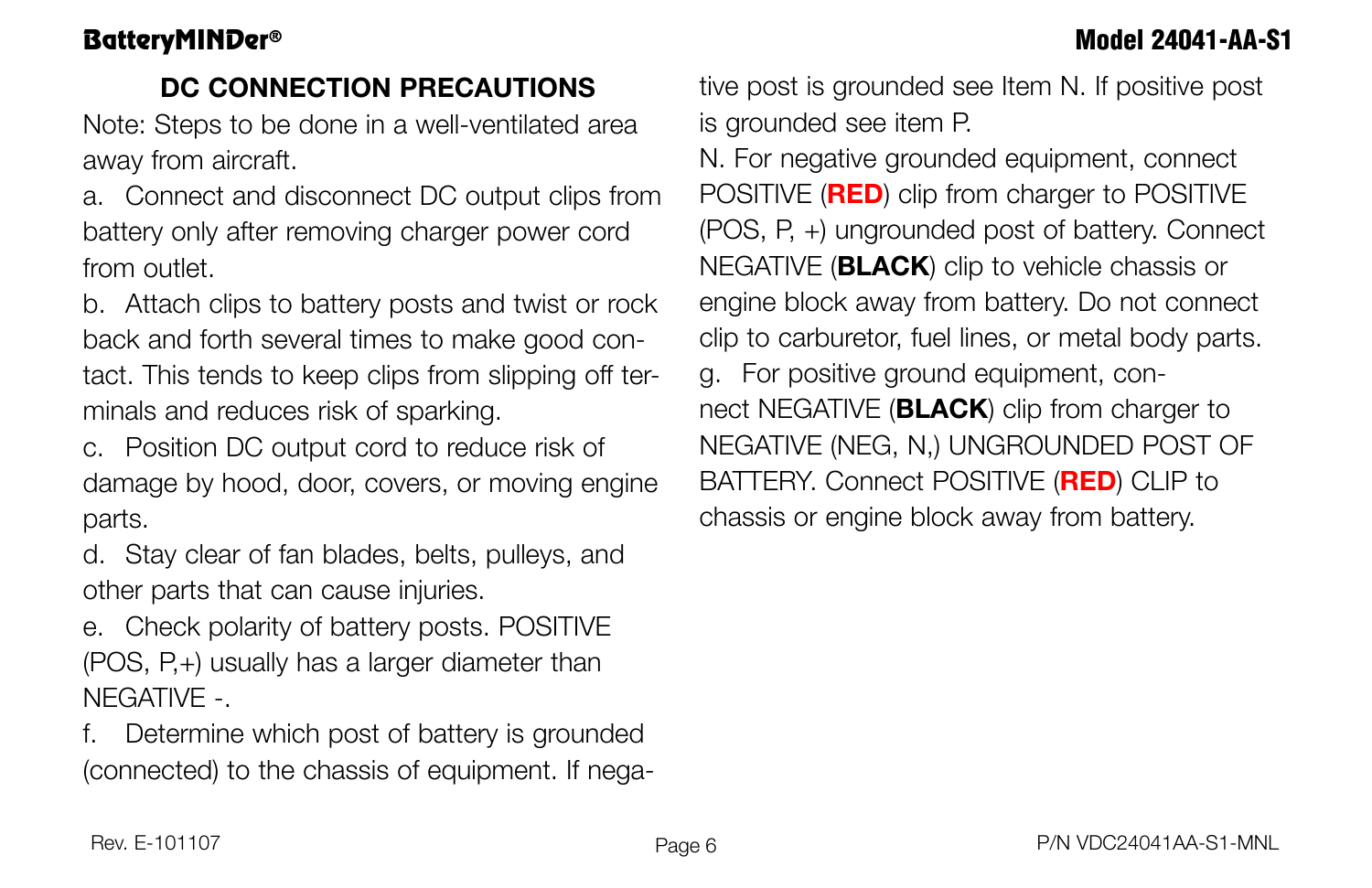# **Do not connect clip to carburetor, fuel lines,**

**or sheet metal body parts.** Connect to heavy gauge metal part of frame or engine.

h. When disconnecting charger, disconnect charger from AC outlet, then remove clips from vehicle chassis, and battery posts.

Operating instructions for charge information.

# **FOLLOW THESE STEPS WHEN BATTERY IS OUTSIDE OF AIRCRAFT OR EQUIPMENT. A SPARK NEAR THE BATTERY MAY CAUSE BATTERY EXPLOSION. TO REDUCE RISK OF A SPARK NEAR BATTERY:**

a. Check polarity of battery posts. POSITIVE (POS,P,+) usually has a large diameter than NEGATIVE (NEG, N, -) battery post.

b. Connect (**RED**) charger clip to (POS+) post of battery.

c. Position yourself and free end of cable as far away from battery as possible, then connect NEGATIVE (**BLACK**) charger clip to free end of cable.

d. Do not face battery when making final con-

nections.

e. When disconnecting charger, always do so in reverse sequence of connecting procedure and break first connection while as far away from battery as practical. **Do not attempt to permanently install any charger not specifically designed for permanent installation, especially in a wet / marine environment**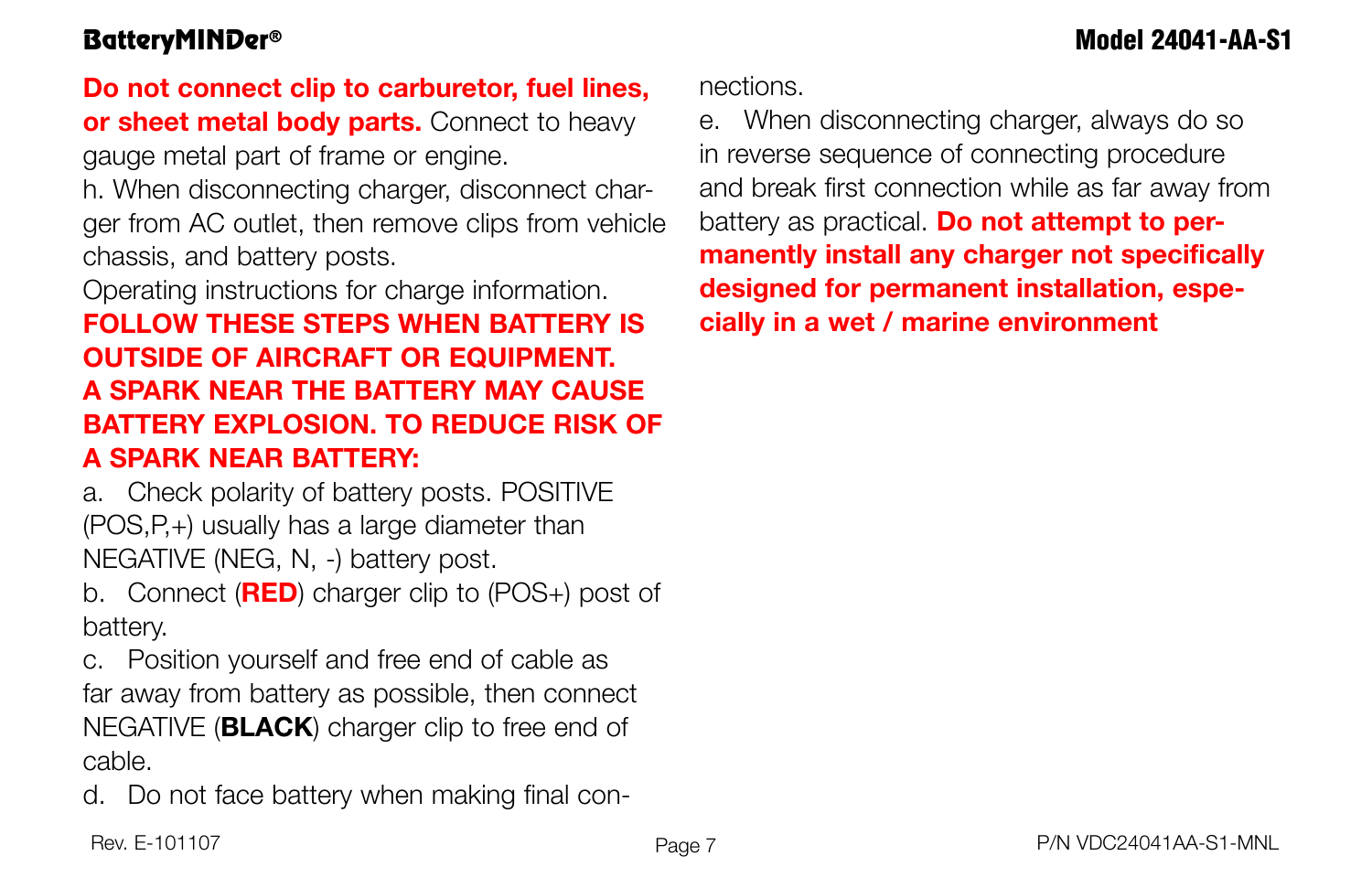# BatteryMINDer® Model 24041-AA-S1

### **QUALIFYING YOUR BATTERY:**

## **Preliminary Requirements**

### **NOTE**: **The BatteryMINDer has no electrical output unless it is connected to a healthy**

**battery.** Testing the BatteryMINDer with a volt or an Amp meter without the unit being connected across a good battery will result in a false reading. If you experience any problems, or are not sure of how to properly use or connect your BatteryMINDer, please e-mail our technical support at:

techsupport@vdcelectronics.com or call our tollfree technical support line 800-379-5579 x206 (Eastern Time). **Be certain to leave your phone number with the area code, time zone and the best time to call.**

To gain the best result from your new charger and to maximize the life and performance of your batteries we strongly recommend you qualify (test) your batteries before attempting to either chargemaintain or desulfate them. Remember, even if you just purchased a "new" battery it may have

been subjected to conditions that have caused "sulfation" such as high temperature (>=80°). **NOTE: If your battery is new and you are certain it was not subject to conditions that could have caused sulfation\*, even before you purchased it, then you can disregard our recommendations for qualifying / testing your battery, before using the BatteryMINDer.**

\* Such as high temperature storage (=/> 80°F) and/or allowed to self-discharge to 24.8 Volts or lower.

### **Testing a Filler Cap Lead Acid Battery**

1. Carefully remove all filler caps from your battery.

2. Check the water-liquid electrolyte level. If the level is low or has ever been below top of plates, severe lead plate sulfation has taken place. Significant recharge/reconditioning time is needed to restore these plates to a condition where the battery can be expected to function normally.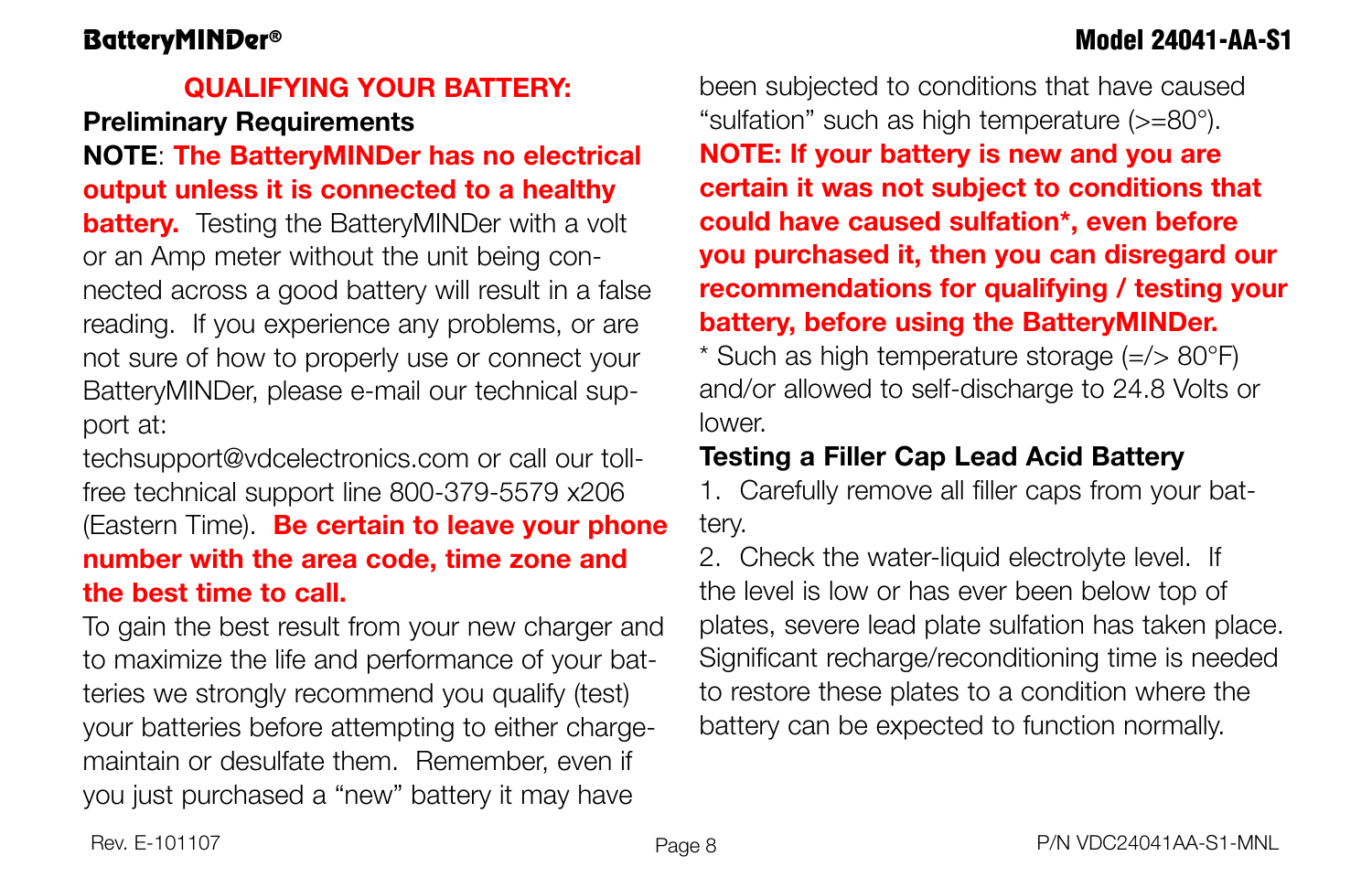# BatteryMINDer® Model 24041-AA-S1

3. Refill each cell with distilled water only to the liquid level indicator found in each cell. **Before proceeding further you must be thoroughly familiar with the safety and operating instructions.**

4. Recharge the battery with the BatteryMINDer to ensure that it is slowly and completely charged before you determine its condition. Allow battery to "rest"\* overnight for a minimum of 12 hours before testing with a temperature compensated hydrometer and/or digital type voltmeter only.

**\* "RESTED" = a battery that has been as fully charged as possible, using a 3 stage charger (model 24041-AA-S1) and left disconnected from charger or any type load for a minimum of 12 hours.**

5. If the BatteryMINDer battery condition LED lights **YELLOW**) within 72 hours (single battery) or no balls float in one or more cells, your battery may be too far gone to be fully desulfated. Reconnect battery to your BatteryMINDer and press the Maintenance mode button. Allow battery to remain in maintenance mode for a minimum of 72 hours, before re-test. Use a hot/cold calibrated hydrometer tester for the most accurate results (see Table 1) if you see an increase in the Specific Gravity (SG) or voltage indicating that there is an improvement in the battery's condition, continue desulfating for an additional 72 hours and retest the battery. Continue this process until the SG or voltage readings no longer increase.

### **Specific Gravity – Capacity**

| Temp. Compensated Hydrometer<br>- meter or 4 ball type                                                                            | <b>Full Capacity</b><br>Percentage |
|-----------------------------------------------------------------------------------------------------------------------------------|------------------------------------|
| 1.270 (4 Balls floating)                                                                                                          | 100%                               |
| 1.250 (3 Balls floating)                                                                                                          | 75%                                |
| 1.190 (2 Balls floating)                                                                                                          | 50%                                |
| 1.150 (1 Balls floating)                                                                                                          | 25%                                |
| 1.120 (0 Balls floating)<br>May denote shorted cell or battery<br>that has been severely discharged<br>and may not be recoverable | 0%                                 |

### **TABLE 1**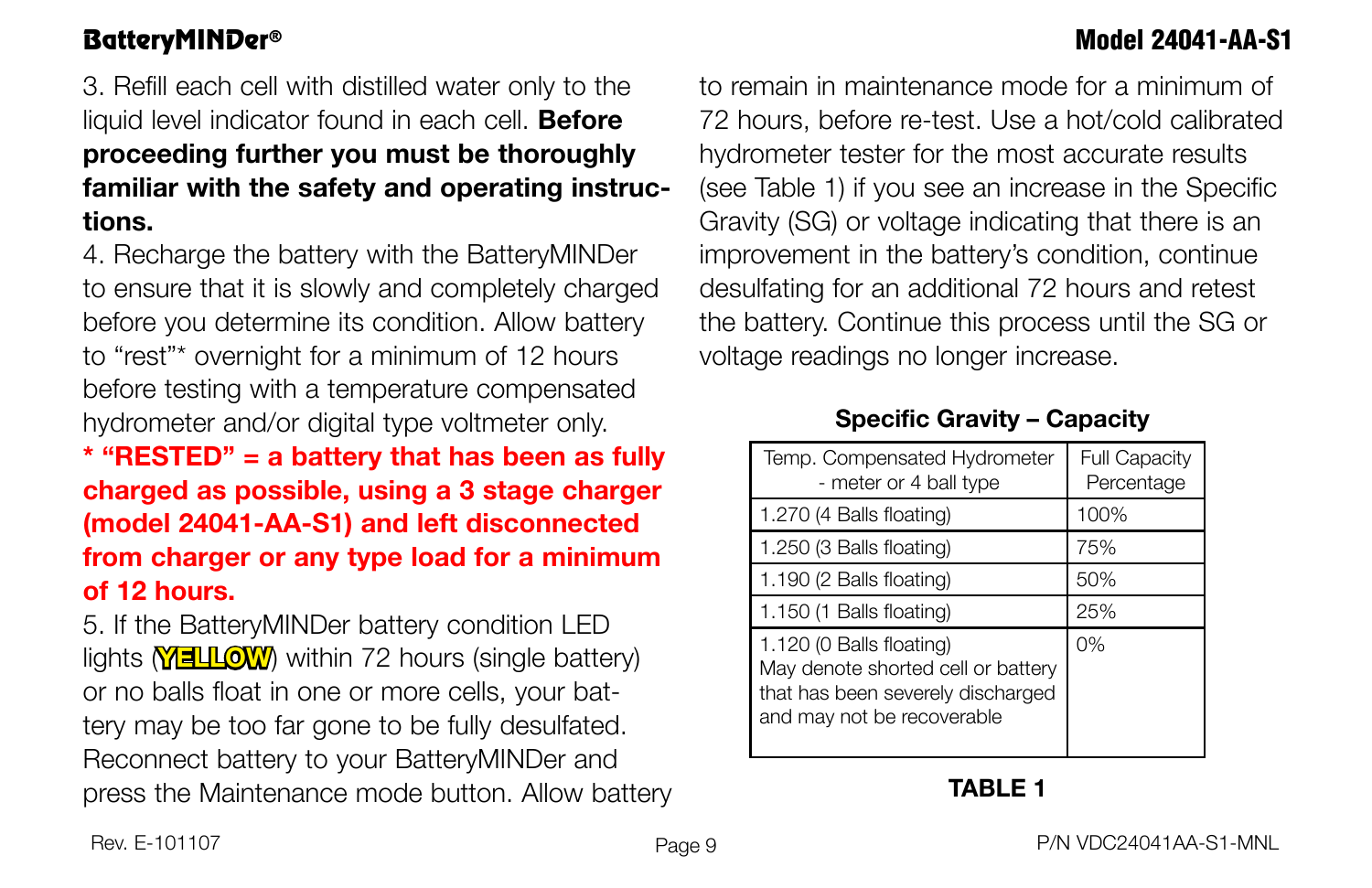### **Testing with a Hot/Cold Calibrated Hydrometer Tester**

Read the tester instructions carefully for most accurate readings.

1. When using the tester the first time or after a long period of non-use, fill the tester with the battery fluid and let it sit for 1/2 hour or longer. This will soak the balls in order to give you more accurate readings. Failure to do so will give you false readings indicating a battery that may not be in as good a condition as you may have thought.

2. After inserting the tester in a cell, gently tap the tester several times against the inside wall of each cell to dislodge air bubbles that will cause more balls to float than should. Failure to do so will yield false readings that indicate a battery that is not fully desulfated or does not qualify for desulfation.

3. If no balls float in any cell, the cell is shorted. This means your battery is beyond the point of being properly recharged or reconditioneddesulfated. Dispose of the battery.

If each cell floats three (3) or more balls (or 1250 on gauge-type), your battery can be desulfatedreconditioned.

4. Always rinse the tester with fresh water after every use. Failure to do so will cause false readings.

### **Testing a Sealed, AGM or Gelled-type Lead Acid Battery**

These batteries have no filler caps or manifoldtype covers. Because you cannot gain access to the interior of your battery you cannot test it with a hydrometer.

# **USE A DIGITAL VOLTMETER ONLY:**

1. Recharge the battery with the BatteryMINDer to ensure it is as completely charged as possible, before you determine its condition. Allow battery to "rest" (see pg. 9) overnight for a minimum of 12 hours before testing with a digital voltmeter only.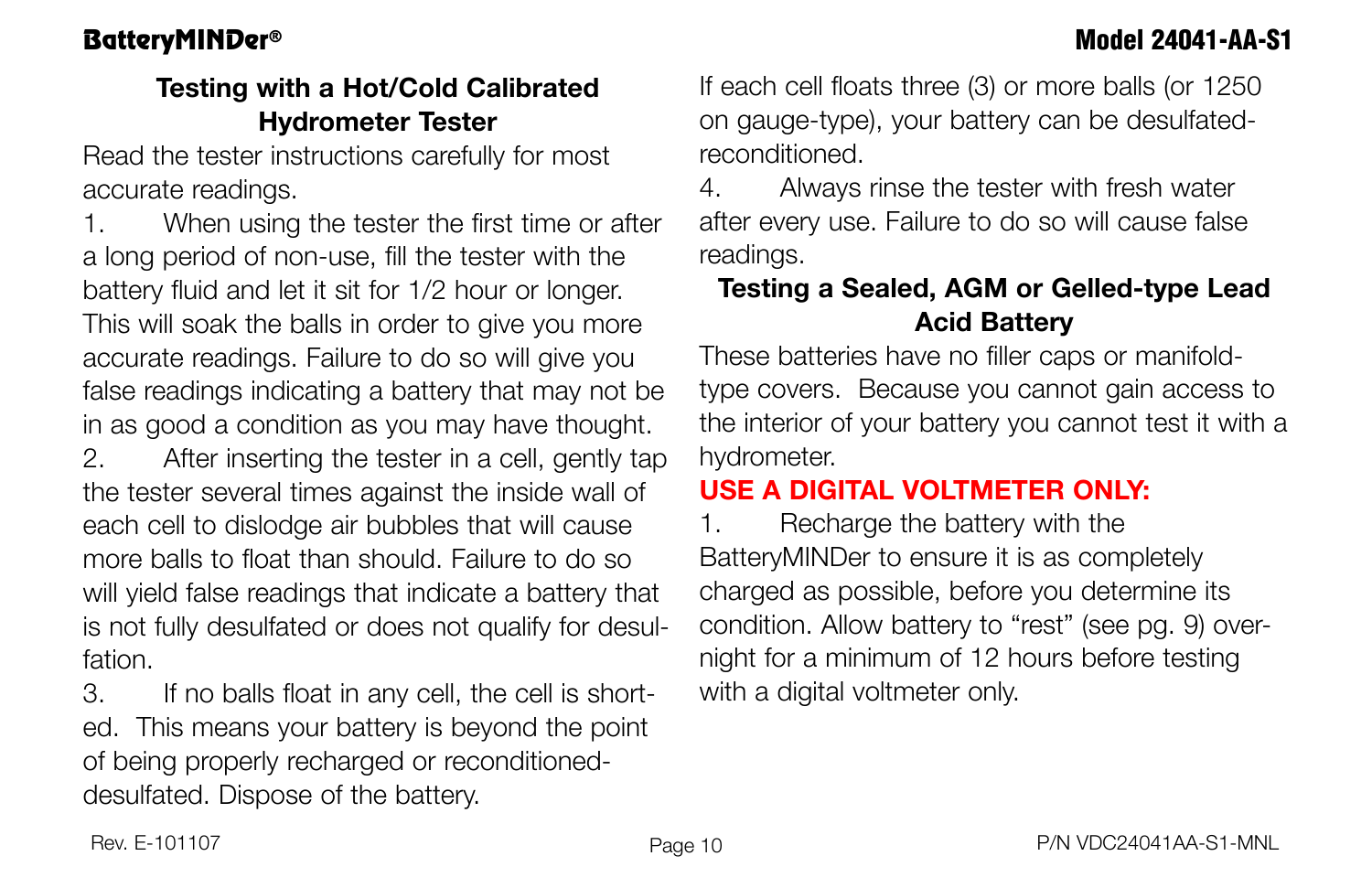Failure to test a "rested" (see pg. 9) battery will cause false readings. Be certain to read and understand all safety related instructions (pages 3 to 7) before proceeding further.

2. Measure battery's voltage, without any load attached. If the voltage is less than 24.8 volts (Typically 50% of charge) the battery may be too heavily sulfated to be fully recoverable. If voltage is 24.8-V or higher full recovery can be expected, given sufficient time (average 1-2 weeks for batteries that are heavily sulfated).

3. Connect the BatteryMINDer to the battery. Select type of battery.

4. Charge battery to its maximum level. Press Maintenance-Float (select Battery type) button, if it does not go into this mode automatically. Allow battery to remain for a minimum of 72 hours before retesting. If improvement is seen, continue until battery voltage reaches full capacity level or no further increase is seen.

**OCV=Open Circuit No Load Voltage**

| OCV - "Rested"    | <b>Full Capacity</b> |
|-------------------|----------------------|
| <b>Voltage</b>    | Percentage           |
| 25.8 - 26.2 Volts | 100%                 |
| 25.2 - 25.8 Volts | 75%                  |
| 24.8 - 25.2 Volts | 50%                  |
| 24.4 - 24.8 Volts | 25%                  |
| 24.0 - 24.4 Volts | 0%                   |
| <22 Volts         |                      |
| = shorted         |                      |

**TABLE 2**

**Note: Do not expect to completely eliminate sulfate in a few days. Long established sulfate will require several weeks or longer to be fully dissolved. Be patient and you will be rewarded with a "sulfate-free" battery.**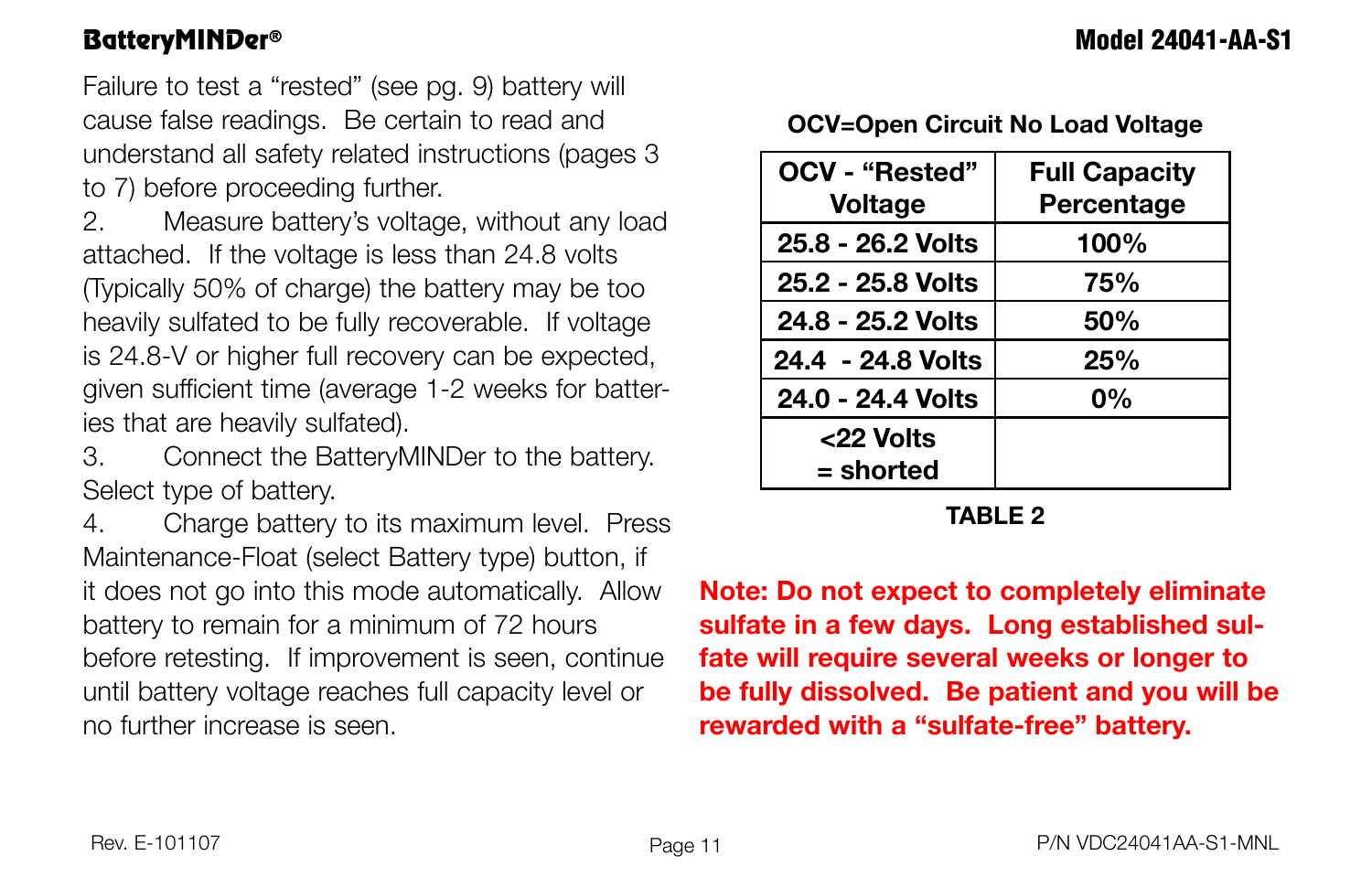BatteryMINDer® Model 24041-AA-S1



- 1) Battery clip cordset w/ qwik connect plug (pgs.13, 16)
- 2) Ring terminal cordset w/ qwik connect plug (pgs. 13, 16)
- 3) Mounting tabs
- 4) Input power cordset (pg. 13, 18)
- 5) Output cord w/ qwik connect plug (pg. 13, 16)
- 6) Temperature sensor input connector (pg. 17)
- $7)$  4 Amp selection button (pgs. 13, 17, 18)
- 8) Aviation Battery selection button (pgs. 13, 17, 18)
- 9) Start / reset / stop selection button (pgs. 13, 17, 18)
- 10) LED indicators for power, connection, fault, battery condition, charge status (pgs.13-15, 18–20, 24)
- 11) Temperature sensor with cord and ring terminal (pg. 17, 21 - 24)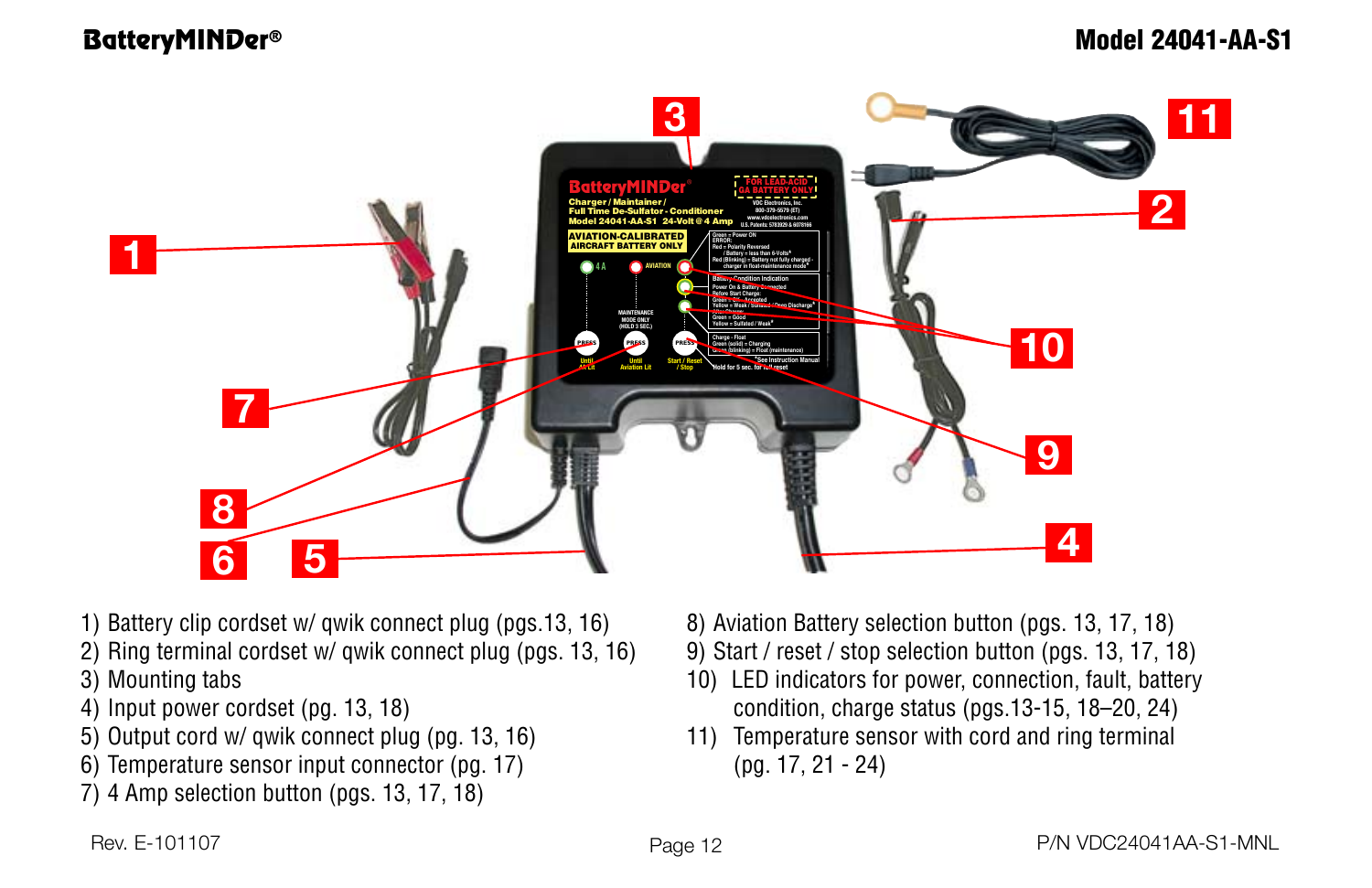### **Simplified Operating Instructions**

### **(Read and thoroughly understand ALL SAFETY Instructions on pages (3-7) and Qualifying Your Battery pages 8-11, BEFORE proceeding further.**

1. Attach a battery connector assembly (supplied) to output cordset of charger, either the clips or ring terminal assembly, - NEVER BOTH at same time.

2. Attach output to battery terminals-**RED** band =Positive + **BLACK** band = Negative.

2-a: Attach temperature sensor ABS-124 to battery and then to charger\*.

3. Plug AC power cord into 120 Vac electrical outlet. Observe REVERSED Polarity LED indicator. If lit **RED**, reverse battery connector attachments on battery.

- 4. Observe Battery Connected Error Indicator, LED Must be lit **GREEN**\*\*
- 5. Press **4A** button twice (2x) until LED is lit.
- 6. Press **Aviation** button twice (2x) until LED is lit.

7. Observe **GREEN** LED indicator labeled Charge-Float = Solid when charging, Blinking when maintaining battery(s). Charger will automatically start.

### IF IN DOUBT REGARDING ANY OF THE ABOVE, REFER TO FULL INSTRUCTIONS

\* See detailed instructions for need and method of properly connecting sensor to battery, pgs. 21 - 24. \*\* See full instructions if not lit **GREEN**.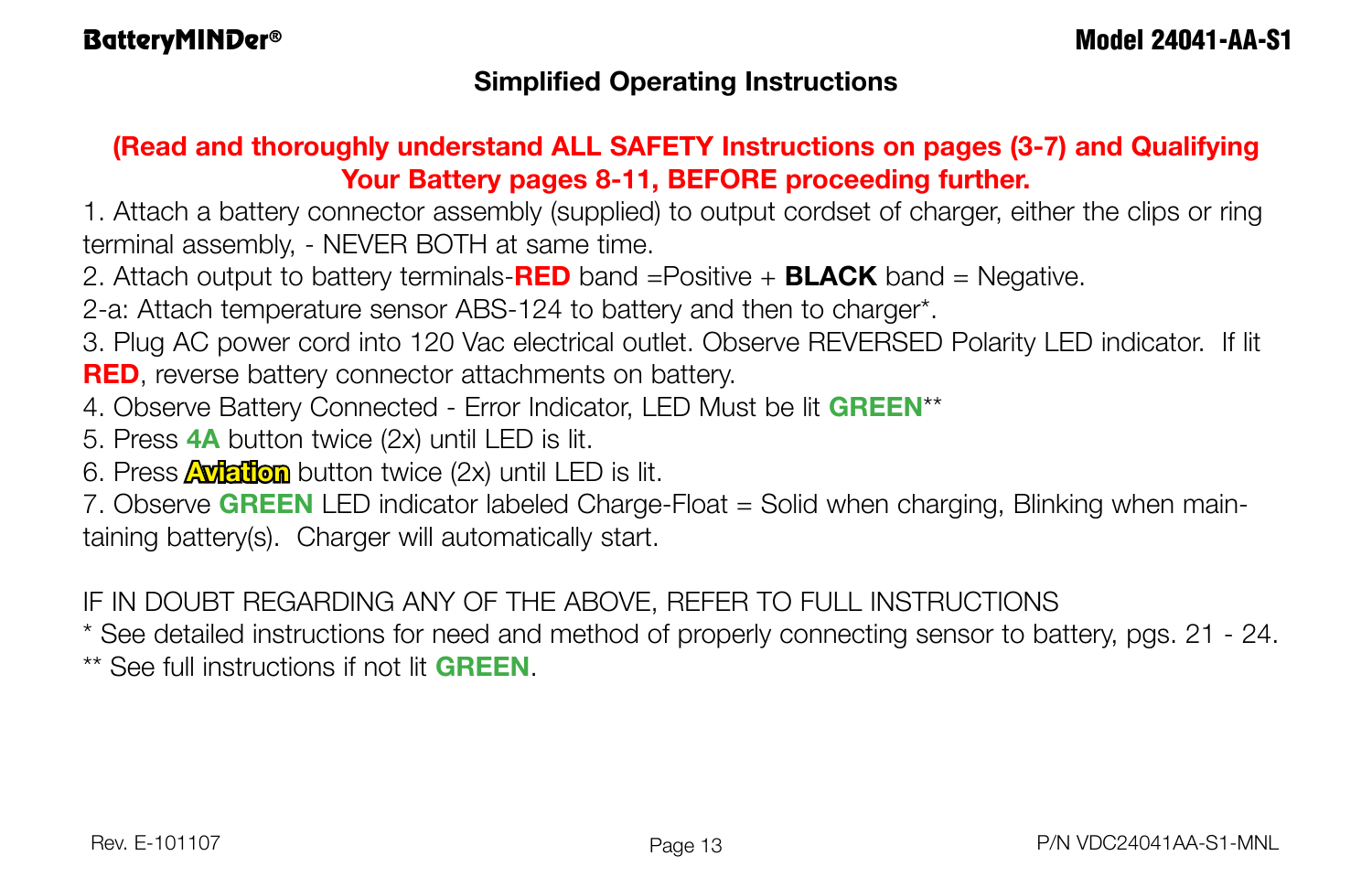### **LED INDICATOR FUNCTIONS -- Tables 3 (top) and 4 A&B (bottom)**

|                                                                       | <b>Battery Condition Indication</b>               |
|-----------------------------------------------------------------------|---------------------------------------------------|
| Battery connected before charge: Vb<22V                               | <b>YELLOW</b>                                     |
| Vb > 22V                                                              | <b>GREEN</b>                                      |
| If pressing Reset Button in the charging stage                        | STOPS CHARGING AND ALLOWS RESET OF ALL SELECTIONS |
| <b>Vb&lt;22V (BEFORE CHARGE)</b><br><b>Battery sulfation checked:</b> | <b>YELLOW</b>                                     |
| Vb > 22V                                                              | <b>GREEN</b>                                      |
| <b>Battery sulfation checked:</b><br><b>Vb&lt;26V (AFTER CHARGE)</b>  | <b>YELLOW</b>                                     |
| Vb > 26V                                                              | <b>GREEN</b>                                      |

| <b>LED Status - (Battery Connected / Error and Charge LEDs)</b> | <b>CONNECTED / ERROR</b>   | <b>CHARGE - FLOAT</b> |
|-----------------------------------------------------------------|----------------------------|-----------------------|
|                                                                 | <b>GREEN</b><br><b>RED</b> | <b>GREEN</b>          |
| A.C. power disconnected, battery connected correctly            | <b>OFF</b>                 | 0FF                   |
| A.C. power connected, battery connected                         | <b>GREEN</b>               | 0FF                   |
| A.C. power connected, battery connected (press start button)    | <b>GREEN</b>               | <b>ON</b>             |
| At Soft Start mode, Bulk charge mode, Absorption mode           | <b>GREEN</b>               | <b>ON</b>             |
| In Sulfate check mode Float charge mode                         | <b>GREEN</b>               | <b>FLASH</b>          |
| A.C. power connected Reversed Battery Polarity                  | <b>RED ON</b>              | 0FF                   |
| A.C. power connected, charger output Clip shorted               | <b>RED ON</b>              | <b>OFF</b>            |
| A.C. power connected, battery voltage is less than 3V           | <b>RED ON</b>              | <b>OFF</b>            |
| <b>Timed-out when in SoftStart or Bulk mode</b>                 | <b>RED FLASH</b>           | 0FF                   |
| Timed-out when in Absorption mode & Forced to Float mode        | <b>RED FLASH</b>           | <b>FLASH</b>          |
| <b>Battery Fault / Battery Weak</b>                             | <b>RED FLASH</b>           | 0FF                   |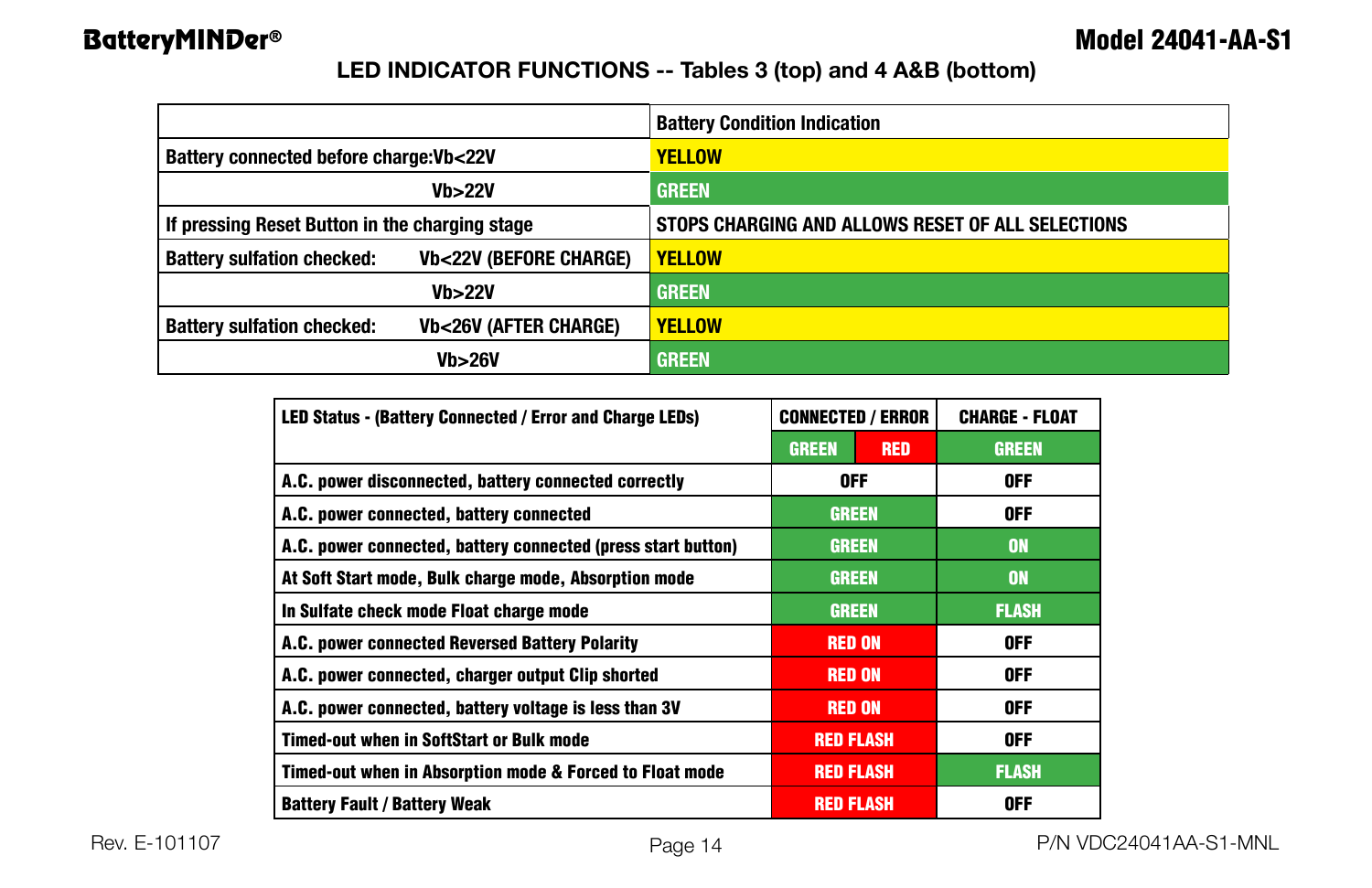### **LED INDICATOR FUNCTIONS LED indicators refer to charger label at right**

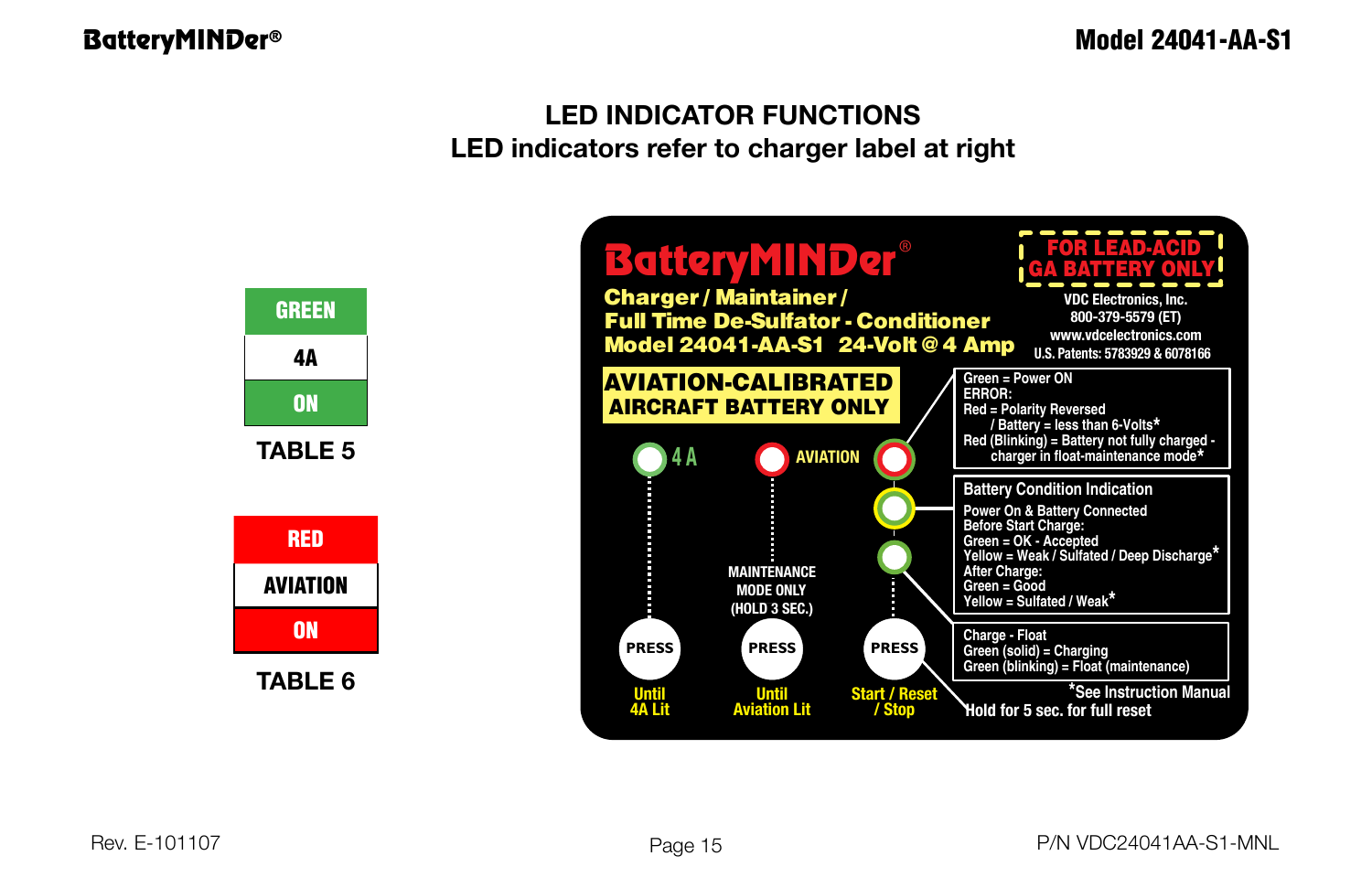# **Detailed Operation Instructions Model 24041-AA-S1**

After carefully reading and understanding the Safety Instructions contained in this manual (pages 3 to 7) and having evaluated your battery as described in Qualifying Your Battery (pages 8 to 11) you are properly prepared to begin using your charger.

**1.** Attach output cord of charger to either the Battery Clip(s) Assembly (BCA) (supplied) or the Ring Terminal Assembly (RTA) (supplied) depending on your preference. However never use both assemblies at the same time for any reason whatsoever.

# **Never use either of these assemblies on any other charger or for any other purpose such as improvised "jumper cables", etc.**

Using the RTA on batteries remaining in their normal use location (in same place they are regularly installed will normally prove the safest and most convenient. If you have several applications you may wish to purchase additional Ring Terminal Assemblies (RTA) available from your dealer or VDC Electronics, Inc. directly.

**Note: this assembly contains a 10 Amp automotive type fuse and is replaceable should for any reason it were to blow. Never replace this fuse with any type whose rating is higher than 10 Amps, as seriously harmful results may occur.**

**2.** Identify the positive and negative posts or connections on your battery, usually clearly designated with the polarity markings of  $+$  (positive) and – (negative). If you have previously installed the RTA referred to in 1. above, you need only to press the connector plug of the charger's output cord into the mating plug of the RTA. Push firmly and do not leave any space between them.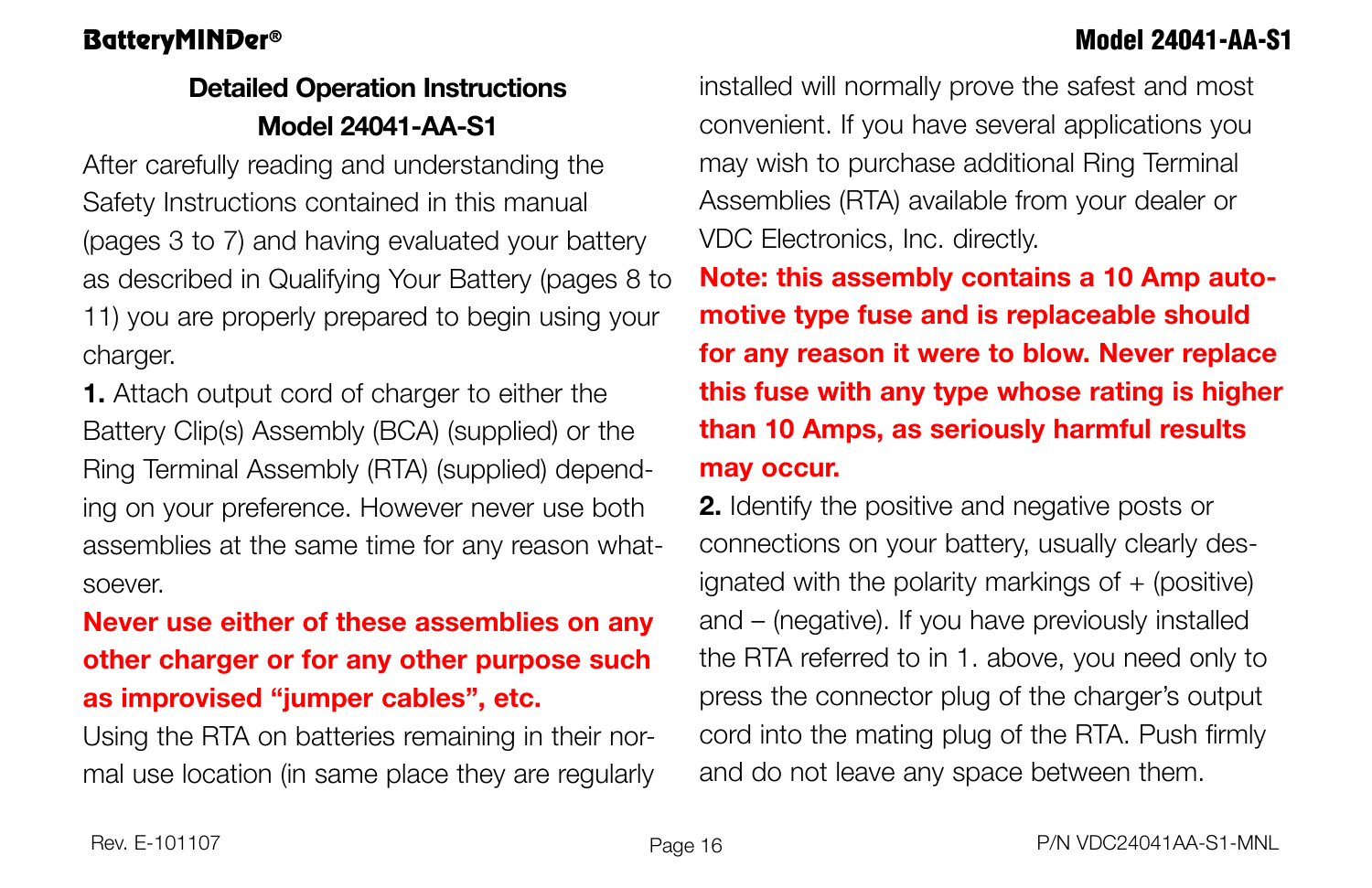# BatteryMINDer® Model 24041-AA-S1

Correct polarity and a good connection will be your reward. Attach the **BCA** to the proper battery posts, clamps or screw terminals, depending on type of battery. ALWAYS connect the negative (**Black**) clip to a metal grounding point (Negative ground installations such as most modern cars, trucks, boats, RVs, etc.) as far away from battery as possible for maximum safety. Never connect to any type of fuel line.

Note: Older vehicles or other devices may be **Positive ground installations** requiring different connection recommendations. If unfamiliar or unsure which battery type of grounding system you have, check with our Tech Support personnel before proceeding further.

**Note**: **Temperature Compensation Sensor Assembly (Part# ABS-124).** See pages 21 - 24 for full detailed instructions.

**3.** Press 4A Button twice (2x) until LED lit. **4**. Press "Until Aviation Lit" button until LED lights. **5.** Plug the unit's Power cord into a standard – grounded 120 Vac electrical outlet. The Battery Connected LED Indicator will light **GREEN**. If it does not light **GREEN** check the outlet to be sure it is functioning. In addition, be sure if outlet is controlled by a switch, no one will accidentally shut off the power to the outlet. Check for correct polarity = (no ERROR **RED** LED Indicator). If ERROR Indicator is lit, reverse the charger's output connections to the battery.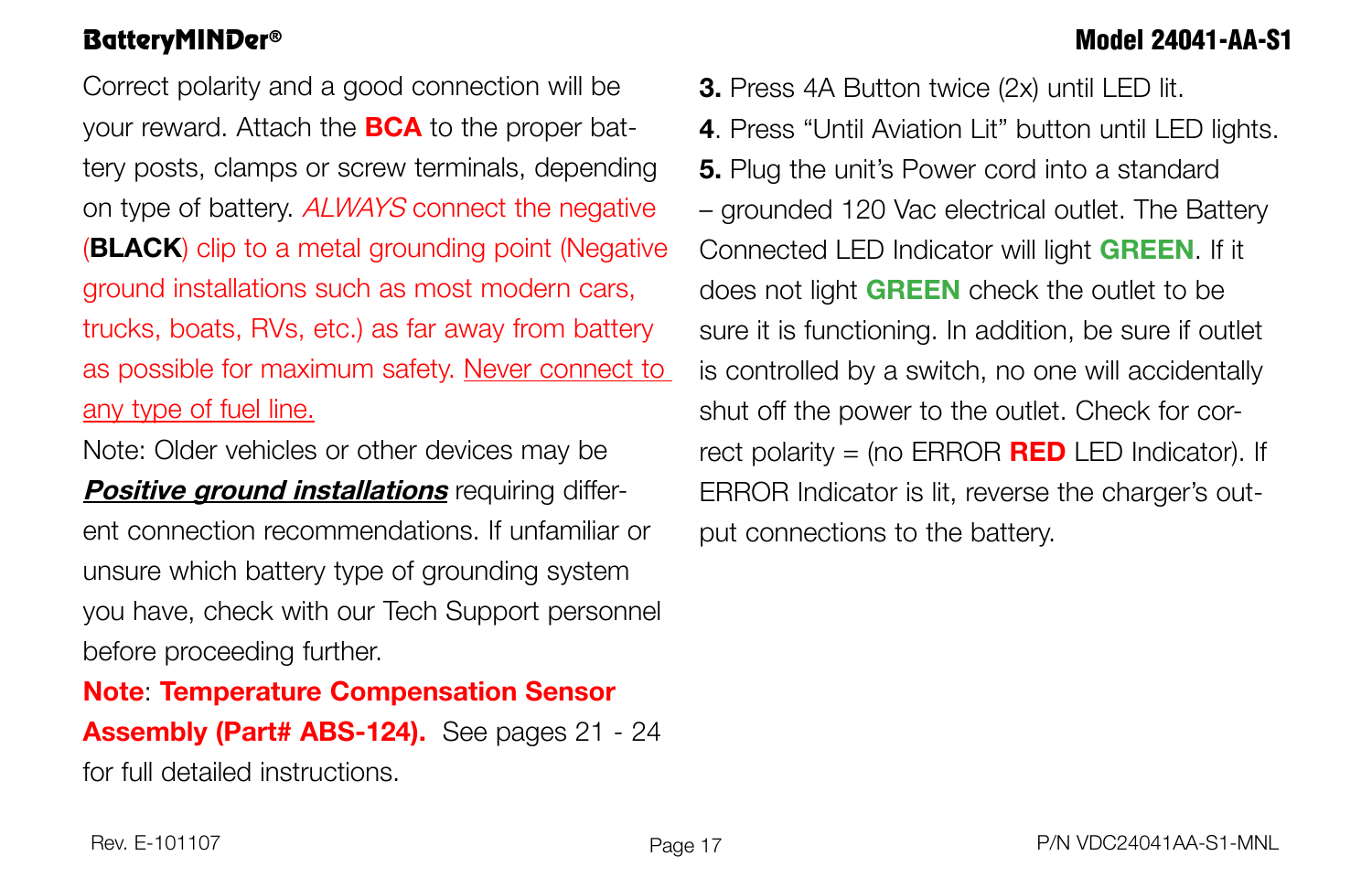**6.** Press the Start / Reset /Stop button. The Charge – Float LED Indicator will light **GREEN**. The charger will now begin charging by first checking the battery to determine its voltage and ability to accept a charge. Should the battery not have a normal fully discharged voltage (21.0-V minimum) the unit will begin charging in the "Soft-Start" mode to determine if the battery can be safely charged. If it cannot, the Battery Connected – Error LED will flash **RED** and charging will be stopped. Battery should be carefully checked under a load by a qualified person before further attempting to charge it.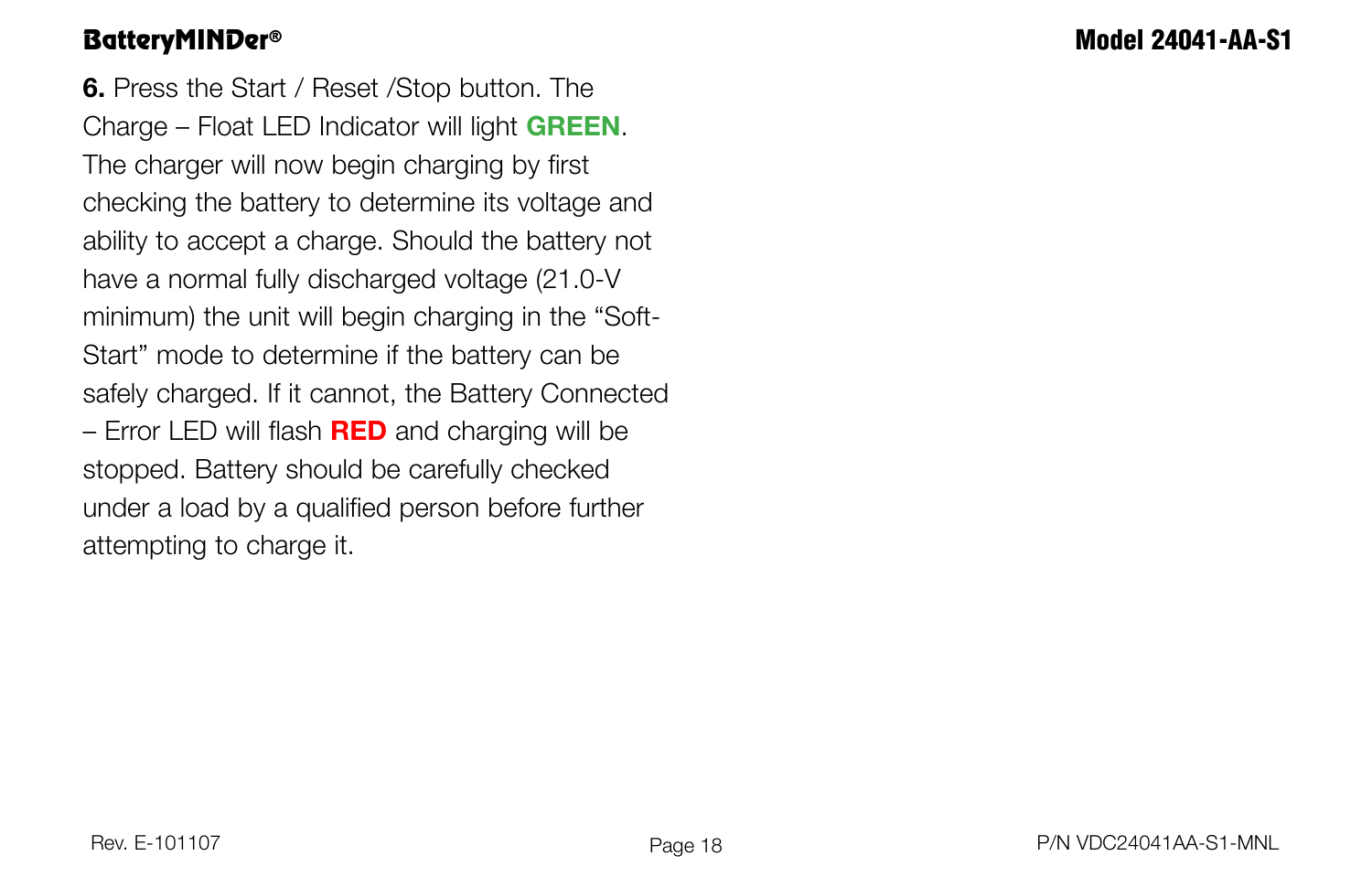**Note: If the battery does not have a mini-** Volts (**YELLOW**) or greater than 22-Volts (GREEN) **mum no load OCV (Open Circuit Voltage) of 6 volts, the ERROR LED will light RED and charger will reject battery.**  No further effort should be made to charge this battery with this charger or any charger. Discard this battery, unless it has just been subjected to a long period of continuous discharge under a load such as can occur with leaving lights on or cranking an engine excessively. Allow such a battery to "Rest" for several hours (overnight if possible) before determining if it is defective. Be very suspicious of any 24-V battery that does not have at least 22- Volts (OCV) before it is recharged. It may well be seriously damaged and unsafe for any type of use **7.** After battery has been fully charged, the **GREEN**

or recharge. The unit's Battery Condition Indication LED will help you determine if battery is less than 22-

Charge-Float LED Indicator will begin blinking. It will continue to blink indefinitely, unless unit is disconnected from battery or Start / Reset button is pressed. Should battery be unable to be fully charged, the LED will not blink and the **RED** Error LED will blink. Battery may not be able to be fully charged, may be too large or too deeply discharged to be fully charged in the normal time allowed by charger. If you are certain battery is not defective, having read and understood completely all of the above concerns and conditions, proceed to restart the charger by pressing and holding the Start/Reset/Stop button for approx. 5 seconds until all LEDs Flash. This allows charger to begin charging battery again.

BatteryMINDer® Model 24041-AA-S1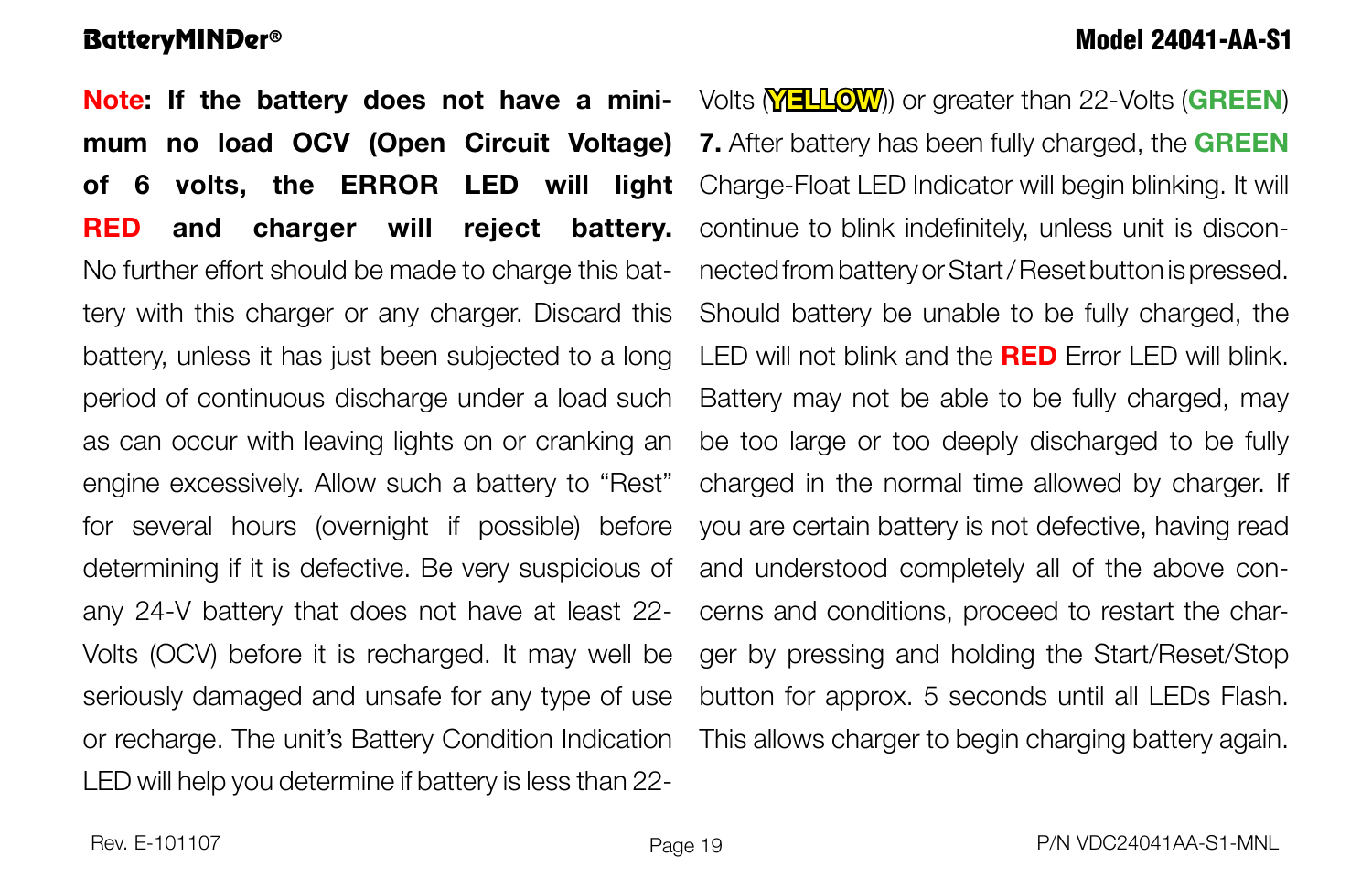If battery is not defective it should be able to be fully charged after being restarted. After sufficient time has lapsed the **GREEN** charge LED Indicator will blink confirming when / if battery is now fully charged.

**Note: If attempting to charge more than one battery at a time it is very likely the charger will need to be restarted as described in order to completely charge multiple batteries. We do not recommend charging more than one battery at a time without confirming the individual condition of each battery and monitoring the charging and batteries closely. A better solution is to charge each battery separately using your model 24041- AA-S1 BatteryMINDer and then connect them together, if desired for long term maintenance-float charging. We suggest your reading the detailed specifications on pages (21** 

**- 26), including the additional LED indicator functions (pgs. (14-15) not already covered above.**

After carefully reading these instructions and Troubleshooting (pgs. 27 - 28) sections, should you still have questions, please e-mail our technical support department at: techsupport@vdcelectronics.com.

Allow up to 3 business days for a detailed response to your questions. Always identify the model number of the product and revision letter of this manual contained on this page below. Without this information we may not be able to assist you correctly.

If your questions have already been answered in this manual you can expect a response referring you back to this manual and the specific page(s).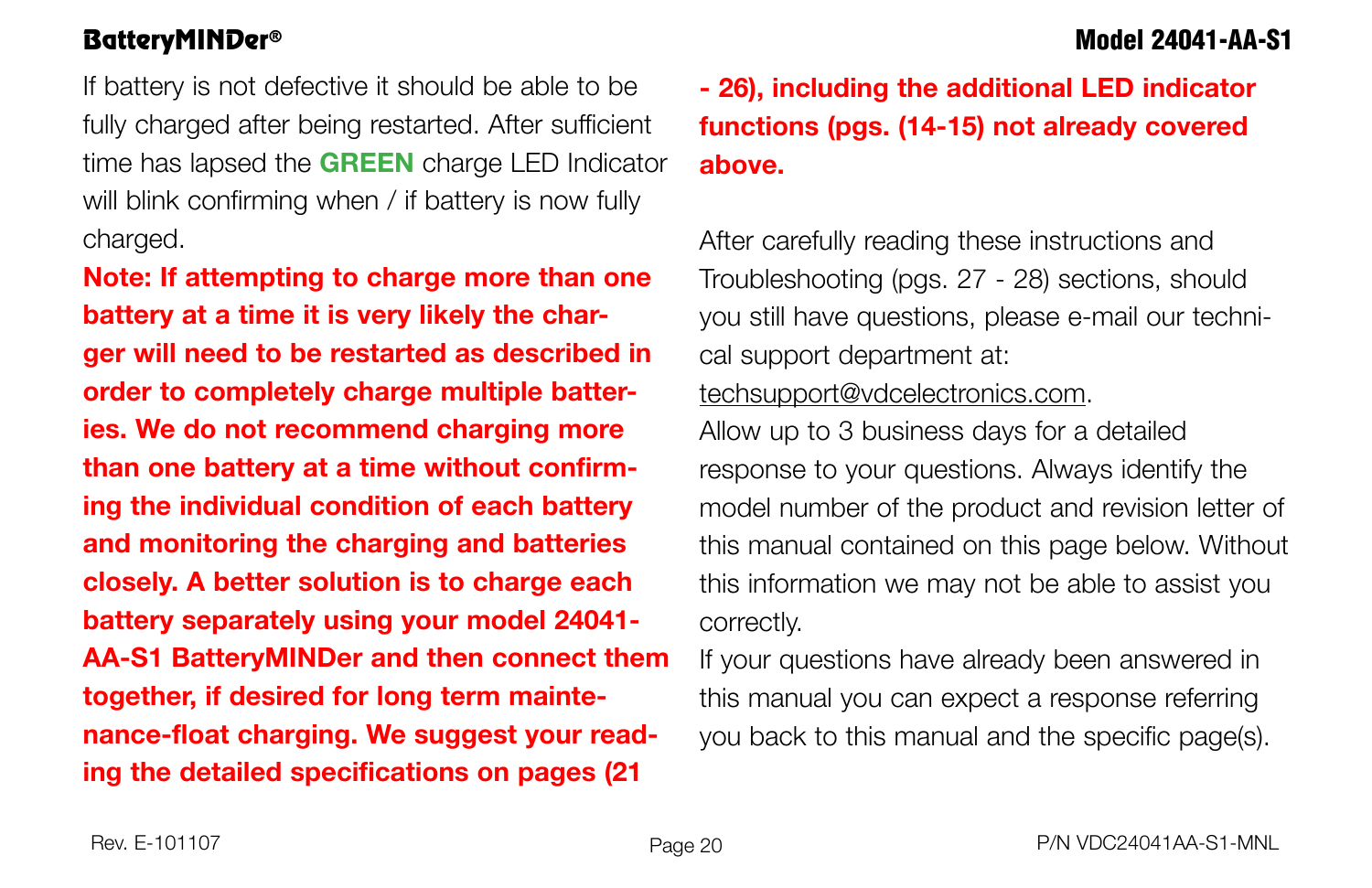# **INSTRUCTIONS: TEMPERATURE SENSOR Type: ABS-124 (At-the-Battery Sensor) MANDATORY WHEN CHARGER IS USED WITH Sealed or Maintenance-type Aviation batteries, regardless of construction (Gel, AGM, Free-Electrolyte = filler caps)**

Congratulations on purchasing the most advanced charger-maintainer-desulfator conditioner on the market today. Read you manual carefully to understand all of its features. Your charger came with the At-the-Battery Sensor ABS-124. Please read and fully understand all of the following before beginning your installation.

Your temperature sensing system is made up of two components. The thermal sensor w/ ring terminal and male plug w/ dust cover both shown below with extension cord attached. This cord then attaches directly to the mating female receptacle located on the charger

Do NOT modify by extending or shortening the extension cord.

Attaching the temperature sensor with extension cord.

Your first choice should be to connect it to the Positive (+) or Negative (-) post (clamp / screw) of the battery. This is the best location to sense the temperature of the battery.

The second choice is to place it as close to the battery as possible. Attachment of the sensor to the side or top of battery is also a possible option, under the right circumstances. Be careful to ensure it will not come loose in service.

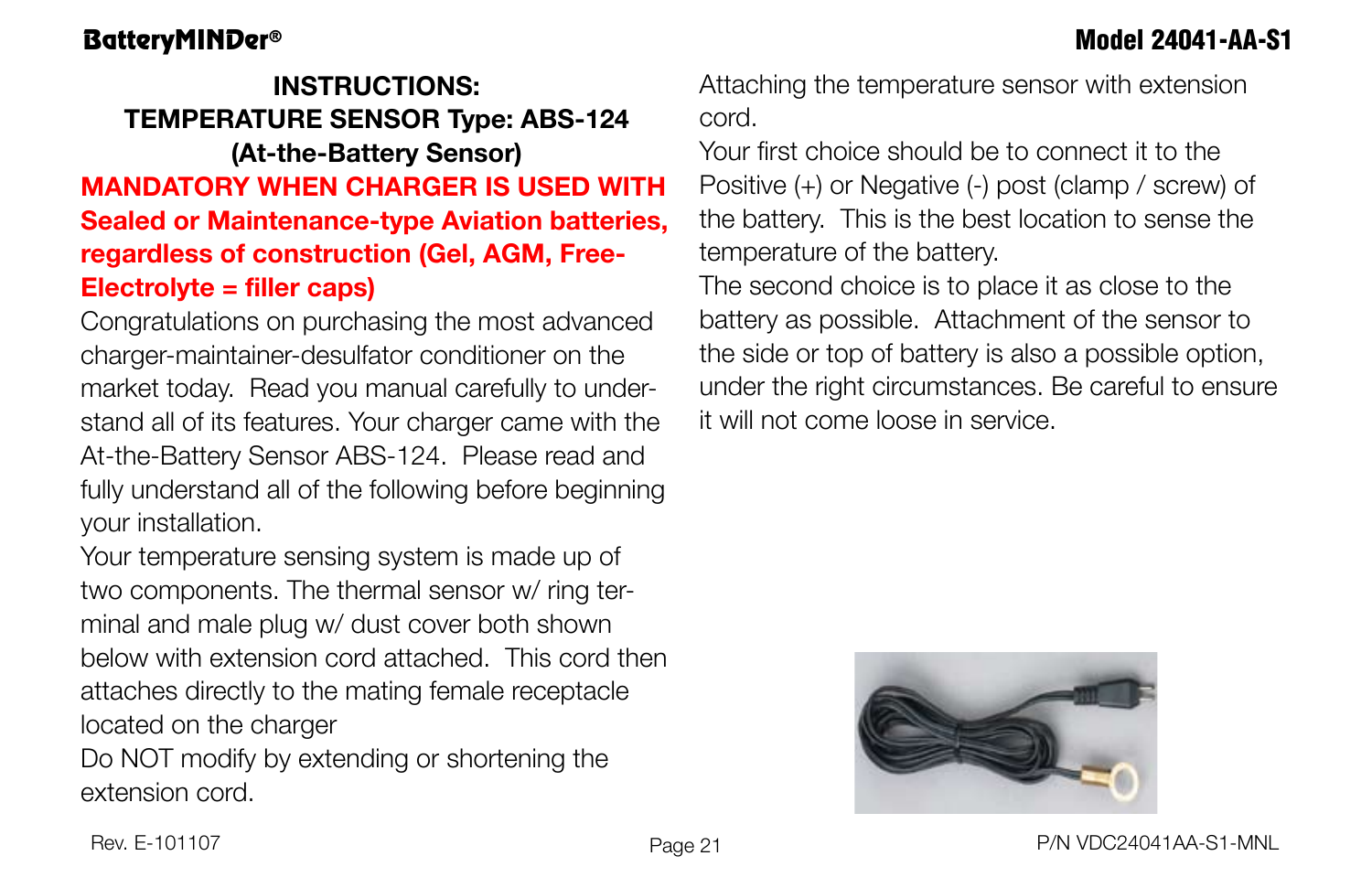Finally, if placing the sensor on the battery in not practical, place it where the ambient temperature the battery is exposed to (surrounded by) can be sensed. Installed properly, your charger is set to provide your battery with what it needs to out-live and out-perform any similar battery used in the same application-conditions by a factor of two (2).

Temperature has a direct effect on the life of a battery. The design life of the battery is based on an average annual temperature of 25°C (77°F). As the temperature increases above 25°C (77°F), the life of the battery decreases. The chart below shows the effects of temperature.

| Effects of Temperature on Battery Life* |                 |                      |  |
|-----------------------------------------|-----------------|----------------------|--|
| Maximum Annual Average                  | Maximum Battery | Percent Reduction in |  |
| <b>Battery Temperature</b>              | Temperature     | <b>Battery Life</b>  |  |
| 25°C (77°F)                             | 50°C (122°F)    | $0\%$                |  |
| 30°C (86°F)                             | 50°C (122°F)    | 30%                  |  |
| 35°C (95°F)                             | 50°C (122°F)    | 50%                  |  |
| 40°C (104°F)                            | 50°C (122°F)    | 66%                  |  |
| 45°C (113°F)                            | 50°C (122°F)    | 75%                  |  |
| 50°C (122°F)                            | 50°C (122°F)    | 83%                  |  |
| 25°C (77°F)                             | 50°C (122°F)    | 0%                   |  |

For example: If a battery's design life is 10 years at 25°C (77°F), but the average battery temperature is 35°C (95°F), the life of the battery will be only 5 years a 50% decrease.

\*GNB Industrial Power, A Division of Exide Technologies, Section 92.30 Part No. Z99-Mar/Sep I&O REV 10/01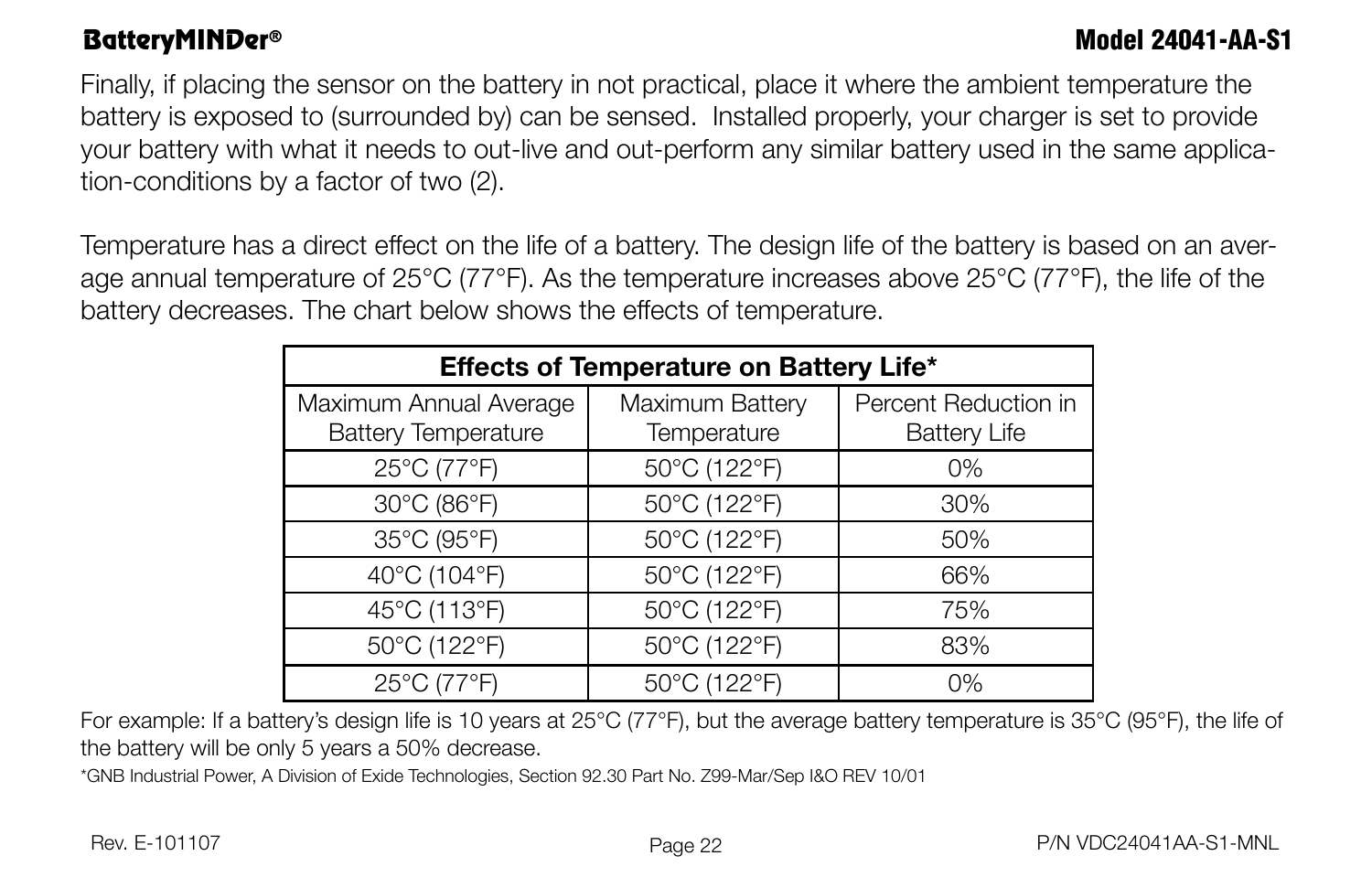The chart below shows the need to regulate the output voltage of the charger to ensure against over or under charging your battery over a wide range of temperatures. Using your At-the-Battery Sensor will accomplish this better than any other known method.

| Aviation Charge and Float Voltages at Various Temperature Ranges** |                       |                      |           |
|--------------------------------------------------------------------|-----------------------|----------------------|-----------|
| Temp <sup>o</sup> F                                                | <b>Optimum Charge</b> | <b>Optimum Float</b> | Temp °C   |
| >120                                                               | 26.80                 | 24.90                | >49       |
| $110 - 120$                                                        | 27.20                 | 25.10                | $43 - 49$ |
| $100 - 110$                                                        | 27.40                 | 25.30                | $38 - 43$ |
| $90 - 100$                                                         | 27.60                 | 25.50                | $32 - 38$ |
| $80 - 90$                                                          | 27.80                 | 25.70                | $27 - 32$ |
| $70 - 80$                                                          | 28.20**               | 26.10**              | $21 - 27$ |
| $60 - 70$                                                          | 28.50                 | 26.60                | $16 - 21$ |
| $50 - 60$                                                          | 28.80                 | 27.00                | $10 - 16$ |
| $40 - 50$                                                          | 29.20                 | 27.40                | $4 - 10$  |
| $<$ 40                                                             | 29.80                 | 27.80                | $\leq$ 4  |

\*\* Values shown in **RED** are based on information supplied by Concorde Battery Co., effective 12-27-06. Values for batteries manufactured by other aviation battery companies are believed to be comparable. We **strongly** recommend checking with the appropriate dealer or battery manufacturer to be certain. **VDC, nor its resellers, will be responsible for any aviation type battery found to be damaged by any of our Aviation Calibrated (-AA) chargers, as we cannot confirm whether or not the user correctly selected the required battery type or used and correctly installed the Temperature Sensor type ABS-124.**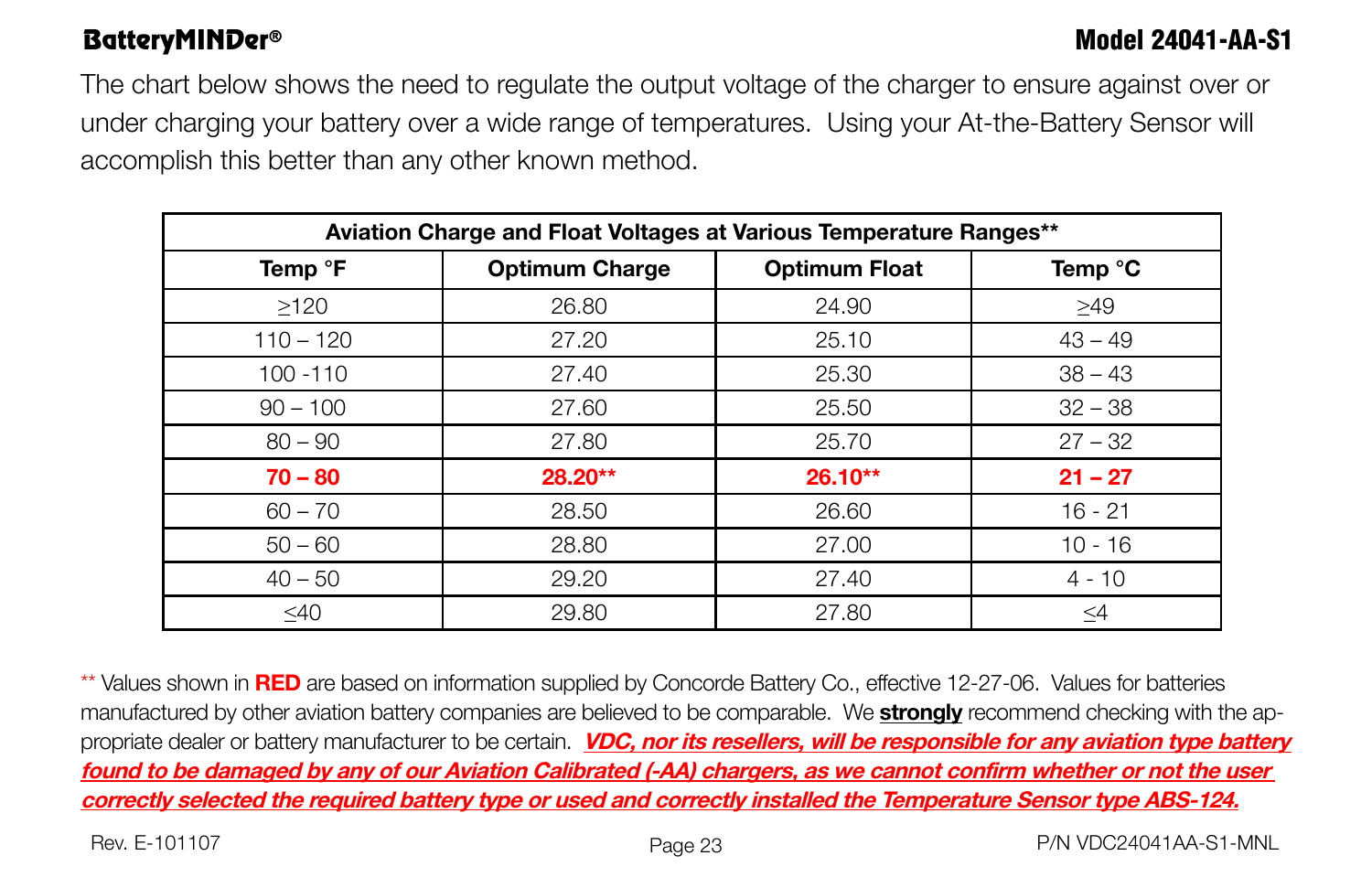**Notes:**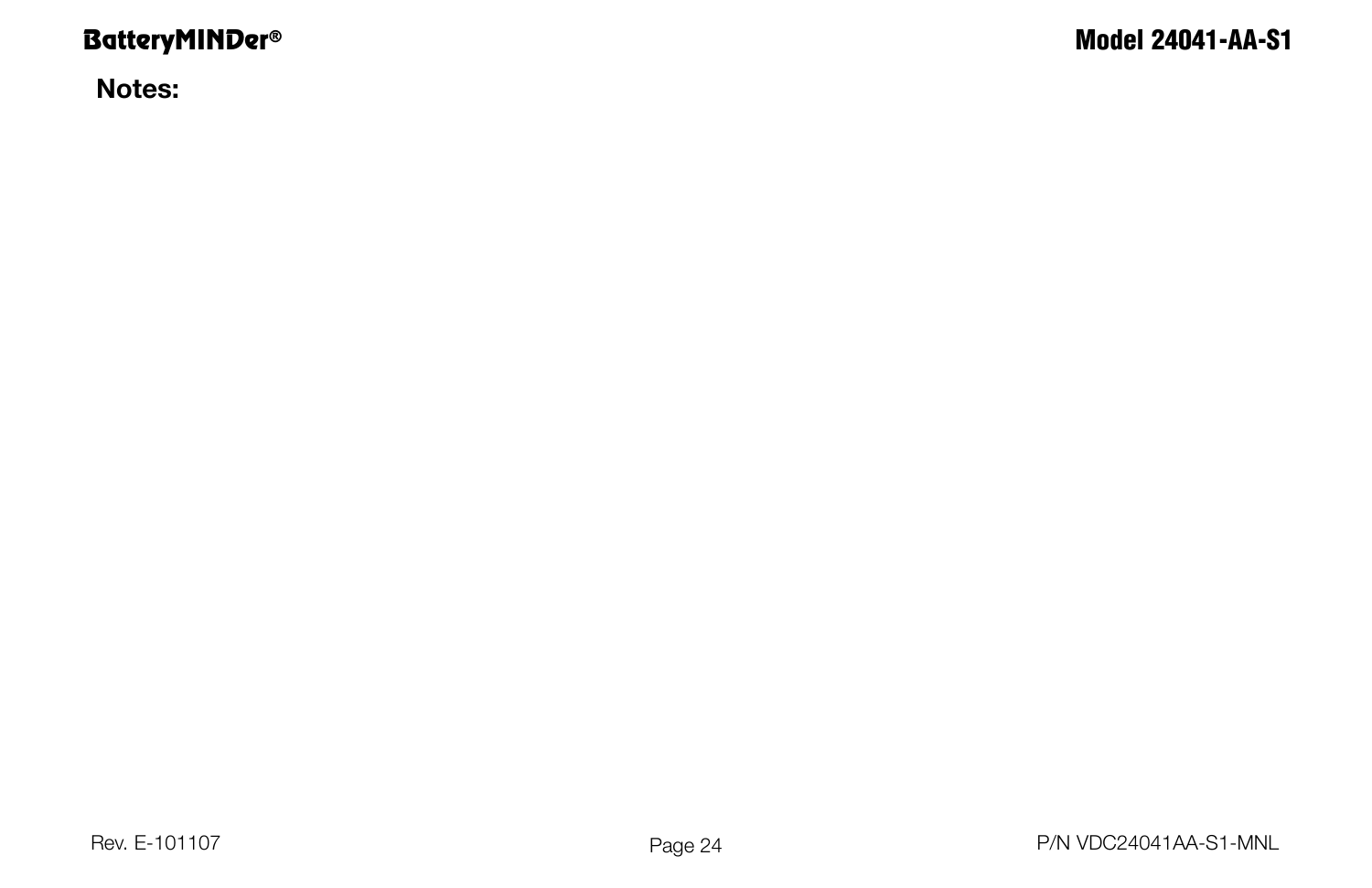### **MAINTAINING MULTIPLE BATTERIES**

BatteryMINDer 24041-AA-S1 maintenance charger Desulfators can be used to **maintain** up to three 24-volt batteries at a time, providing each battery is fully operational (no dead-dying cells), free of sulfate and meeting the minimum full charge "rested" (see pg. 9) voltage of 2.13 volts / cell, after being fully desulfated. Press the Maintenance- Float charge button immediately to ensure BatteryMINDer is in the proper mode for maintenance charging-desulfating, immediately after making proper connection to the batteries. **ALL batteries MUST be properly tested to ensure they are in good condition (no dead-dying cells or excessive sulfation) before maintaining them in multiples.** Only healthy, fully desulfated batteries should ever be MAINTAINED in sets of 2 or more. Test each

cell of All filler cap batteries using an accurate, temperature compensated hydrometer. Test sealed (no filler caps) batteries using an accurate, DIGITAL type ONLY, voltmeter. The Minimum voltage Must not be less than 2.13 volts / cell after fully charging battery and letting it "rest" for 12 hours minimum, before testing. If battery voltage is less than 2.13 / cell you must first desulfate it until you reach a "rested" (see pg. 9) voltage of 2.13 volts / cell.

Remember, you must desulfate each battery by itself (one at a time) before maintaining them for extended periods. Attempting to desulfate more than one (1) battery at a time will yield very poor results, as the strongest (healthiest) and not the weakest (most sulfated) battery will receive the majority of the desulfation pulse energy.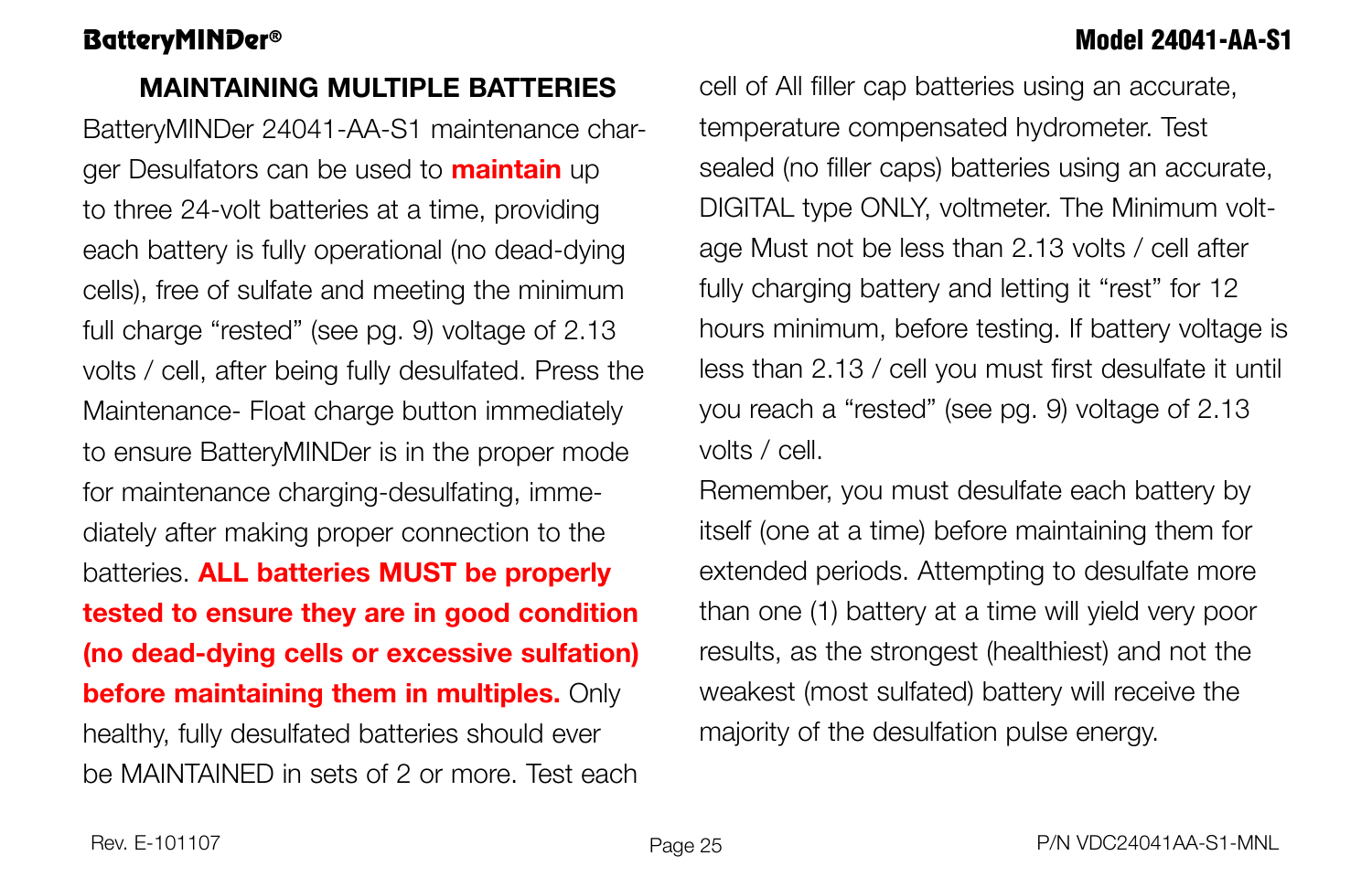ALWAYS test each individual battery to be certain it is healthy and free of sulfate before attempting to charge or maintain them, either as a single battery or in sets. **NEVER connect multiple batteries together for charging purposes using less than #18 Gauge insulated wire.**

VDC Electronics, Inc. does not make nor can it supply or recommend, any type of wire harness to connect individual batteries for the purpose of charging them in groups, due to the many battery terminal sizes and configurations that exist. See diagram (adjacent) for the most common multiple battery configuration.



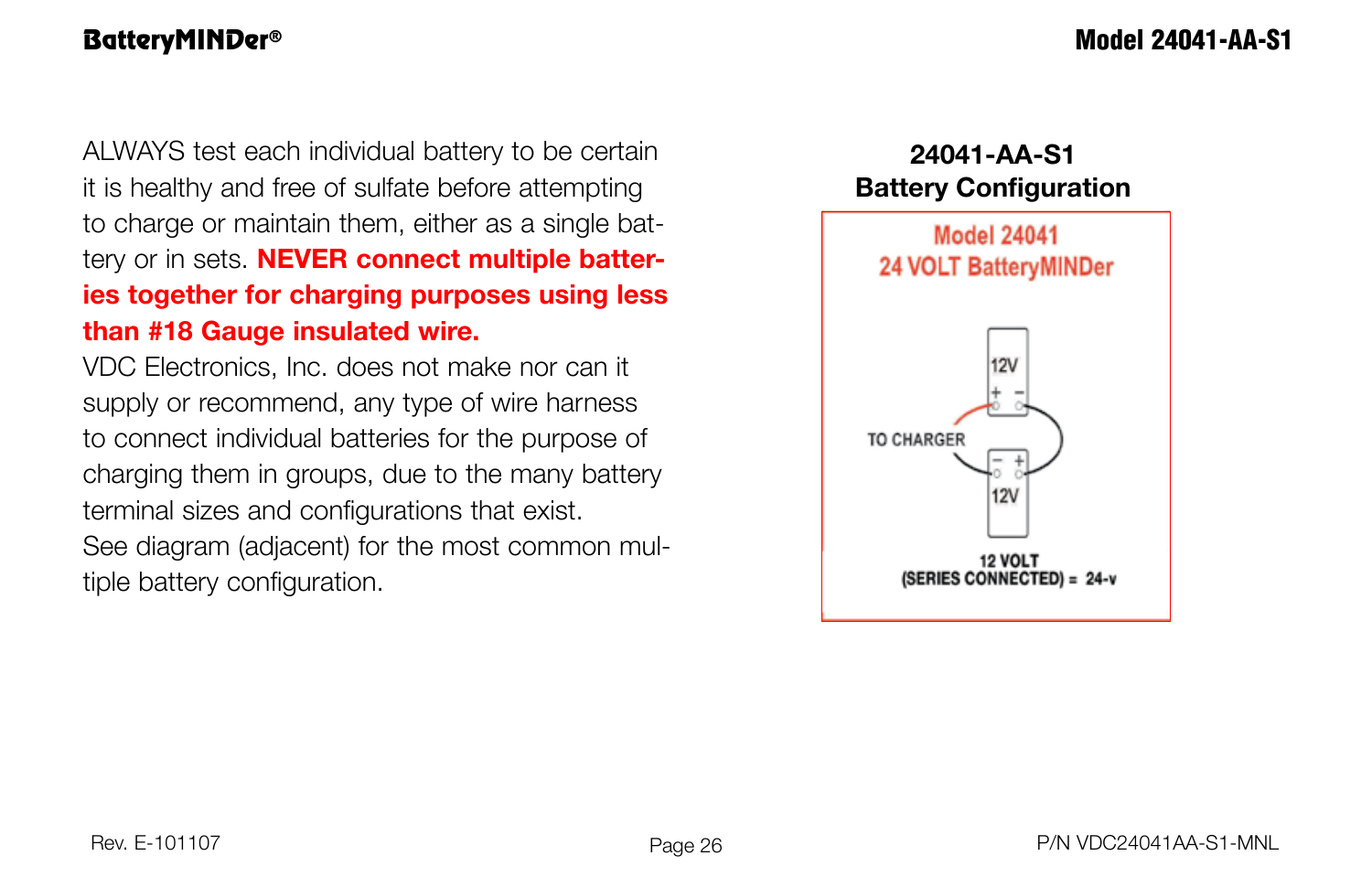**Troubleshooting - Model 24041-AA-S1 We use the word "Indicator" to mean the various LEDs (Light Emitting Diodes) showing the various faults, modes, and conditions of the battery and / or charger. The words "unit", "charger" or "recharger" means your model 24041-AA-S1 BatteryMINDer** 

### **Problem:**

Power ON indicator does not light **Solution**:

Check electrical outlet. If controlled by a wall switch be sure switch is on and try to prevent accidental shutting it off while charger is working.

# **Problem**:

ERROR indicator lights **RED** (several possibilities can be the cause) **Solution**:

1. Output leads - connections to battery may be reversed. Switch (reverse) connections at battery 2. If still remains **RED** check battery voltage. If 3- Volts or less battery may be damaged and should not be recharged. If battery was just recently removed from a load (lights, electronic equipment) or not used for extended time without a chargermaintainer, allow battery to "recover" by letting it "rest" without a load. If battery is healthy and just deeply discharged it should recover its voltage (rise above 6 volts) sufficiently to allow charger to begin an attempt to fully recharge it. If after battery has "rested" (see pg. 9) it may not be able to be recovered – recharged. It should be safely discarded – recycled.

### **Problem**:

ERROR Indicator lights **RED** and is **blinking**. **Solution**:

1. Battery(s) may be weak, heavily sulfated, or too large to fully charge before unit times out. Allow battery to remain in Maintenance-Float mode for 72 hours or more and then attempt to recharge again. 2. Battery may be so large it may require a second full recharge. Repeat recharge by pressing and holding START/RESET/STOP for 5 sec. until ALL LEDs light. Reset charge rate and battery type, if needed. Press START button to begin full recharge.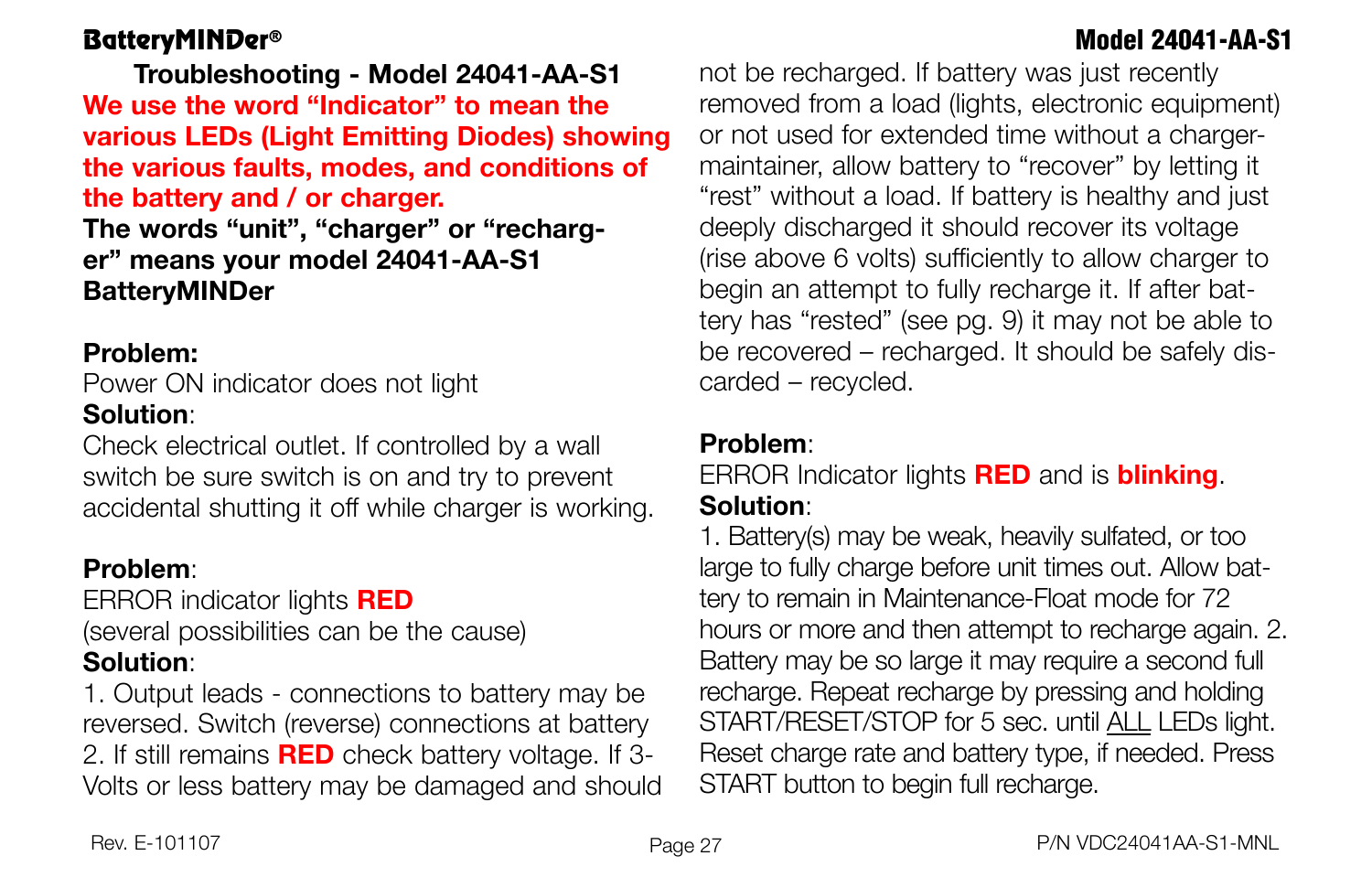3. If recharging multiple batteries, 2 or more complete recharge cycles may be needed. Repeat full recharge by pressing START button again. If still **RED**-blinking, you may need to charge each battery separately.

### **Problem**:

Battery Condition Indicator lights **YELLOW** (After battery has been completely charged) **Solution**:

Battery still has an unacceptable level of sulfation and must stay connected to charger and remain in Maintenance-Float mode (**GREEN** blinking indicator) for 72 hours or longer. Then stop charger by pressing START / RESET / STOP button and observe Indicator. If still **YELLOW** repeat (up to 3 full cycles) or until indicator lights **GREEN**.

### **Problem**:

Battery Condition Indicator lights **YELLOW** (May be several causes) (Before battery is completely charged) **Solution**.

Battery can be weak due to sulfation, self discharge or was very deeply discharged. Attempt a full recharge and recheck after completion. If still **YELLOW** follow procedure for (After battery has been completely charged.)

### **Problem**:

Error and Charge LEDs blink simultaneously **Solution**:

Charger has timed out before battery has completely charged. Reset unit. Repeat reset - full recharge by pressing RESET button and holding it down until ALL LEDs flash. Reset charge rate and battery type, if needed. Press START button to begin full recharge.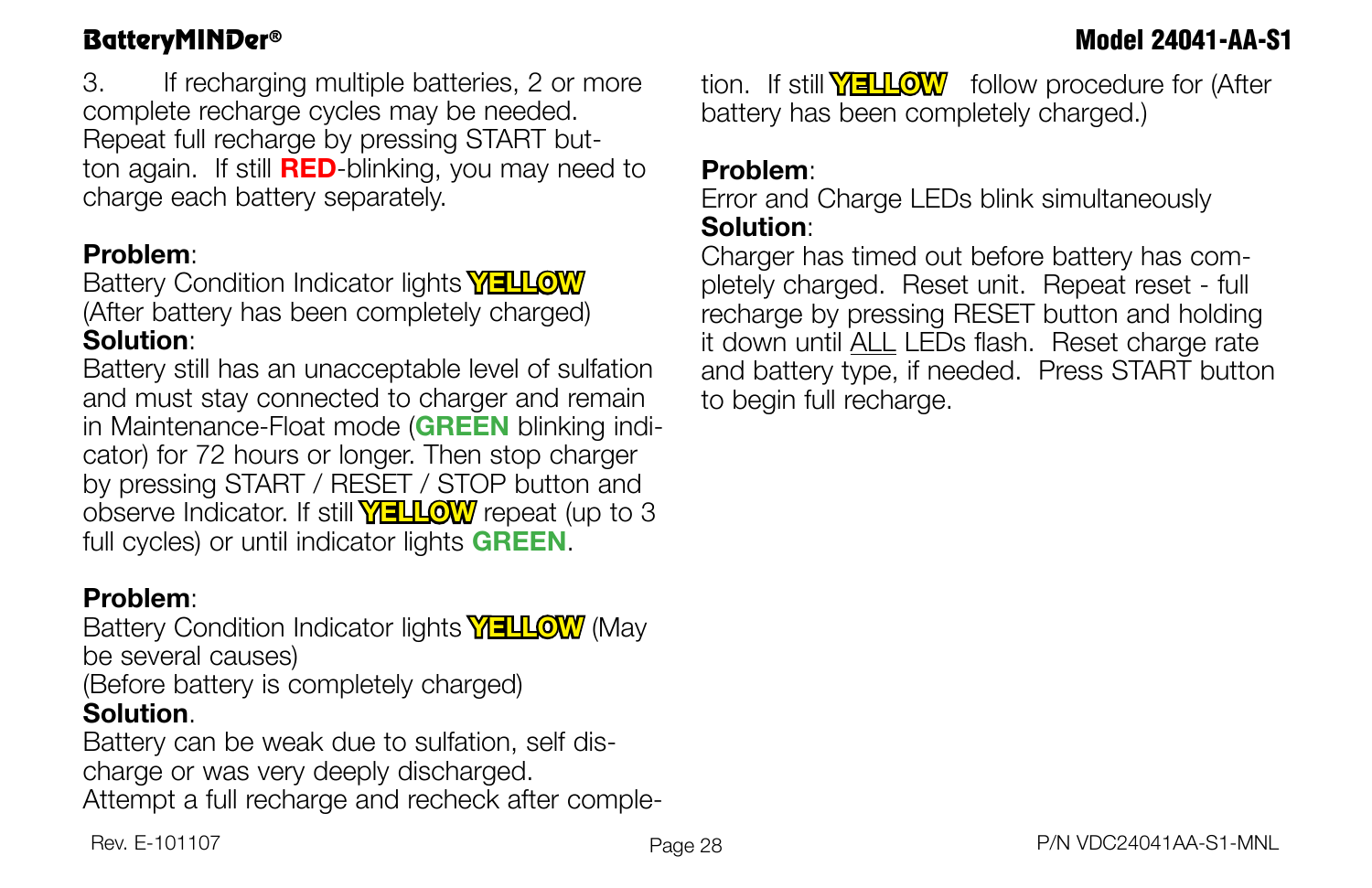# **DETAILED SPECIFICATIONS - VDC Model No. 24041-AA-S1**

# 28.2V --- 4A MCU controlled H.F. Battery Charger

Note: This equipment has been tested and found to comply with the limits for a Class B digital device, pursuant to part 15 of the FCC Rules. These limits are designed to provide reasonable protection against harmful interference in a residential installation. This equipment generates, uses and can radiate radio frequency energy and, if not installed and used in accordance with the instructions, may cause harmful interference to radio communications. However, there is no guarantee that interference will not occur in a particular installation. If this equipment does cause harmful interference to radio or television reception, which can be determined by turning the equipment off and on, the user is encouraged to try to correct the interference by one of more of the following measures:

- Reorient or relocate the receiving antenna.
- Increase the separation between the equipment and receiver.
- Connect the equipment into an outlet on a circuit different from that to which the receiver is connected.

Electrical Parameters

Input Voltage:90-140 Vac

Input Frequency: 50/60 Hz

Unloaded input current: 80 mA ac

Input Current consumption at 120Vac input, output 26V 4A loading (UL1236) Approx: 1A ac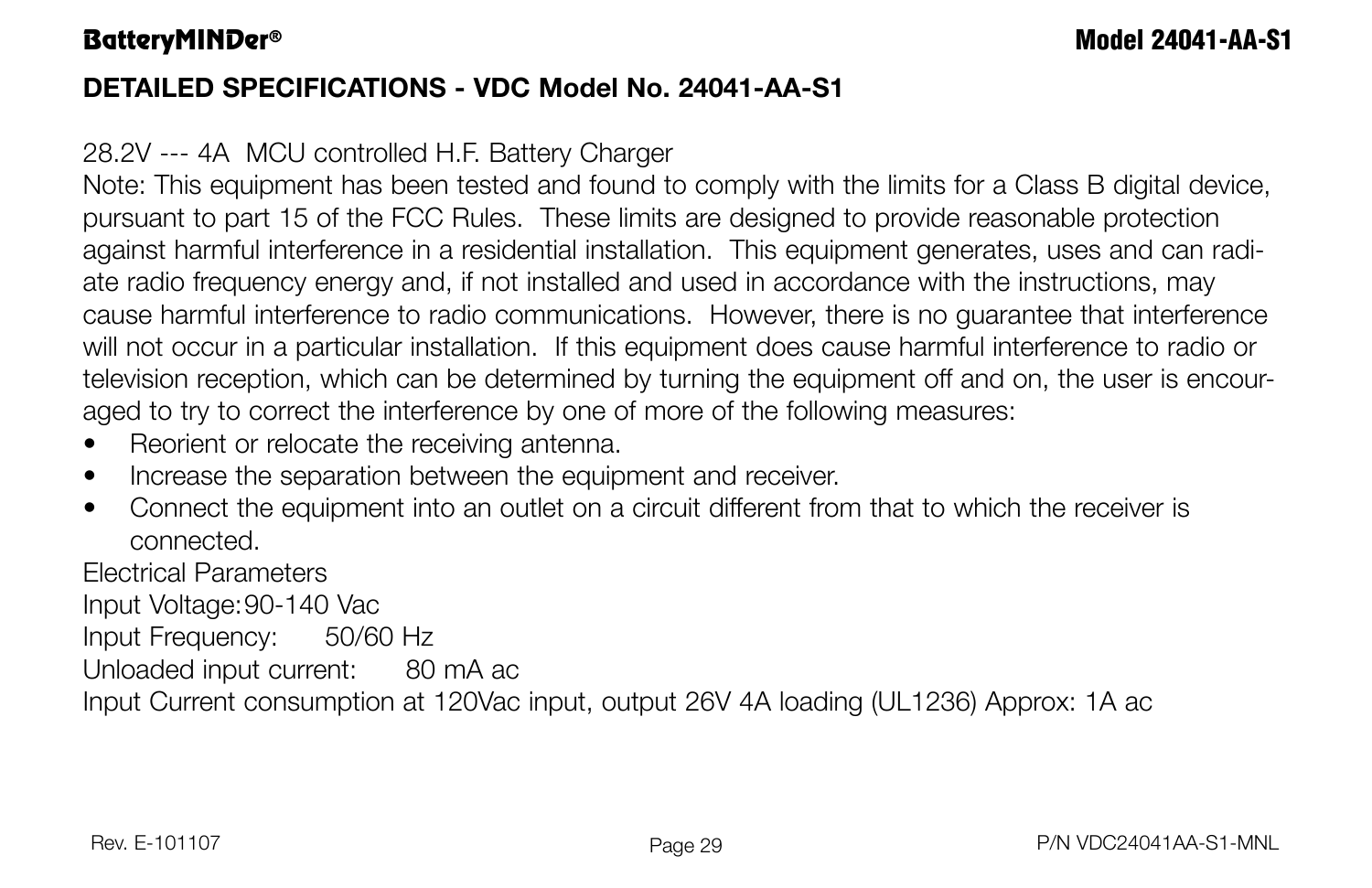# **DETAILED SPECIFICATIONS - VDC Model No. 24041-AA-S1 (con't.)**

- Charging Output Control Characteristics
- Charging Flow : Battery condition detect>Soft Start Charge>Bulk Charge>Absorption Charge>Sulfate Check>Float Charge
- Soft Start Charging Activity conditions: Battery Voltage is over 6 Vdc and less than 21Vdc
- Soft Start Charging output current control:  $(4A \text{ mode})$  4  $\pm$ 0.25 Adc
- Soft Start Charging Time Limited: (Stop charge If battery cannot be charged over 10.5V after 6 hrs, Error LED flash indicated) 6 ±0.25 Hours
- Bulk Charging Activity conditions: Battery Voltage is over 21Vdc
- Bulk Charging Current control at 4A mode: (Selected by pressing "Until 4A Lit" Button)  $4 + 0.22$  /  $-0$  Adc
- Max. rated output voltage and current: 26.0V at 4Adc 27.2V at 3.25Adc
- Bulk Charging Time Limited: (Stops charge If battery cannot be charged reach 28.2) after 20 hrs, error LED flash indicated) 20  $\pm$ 1 Hours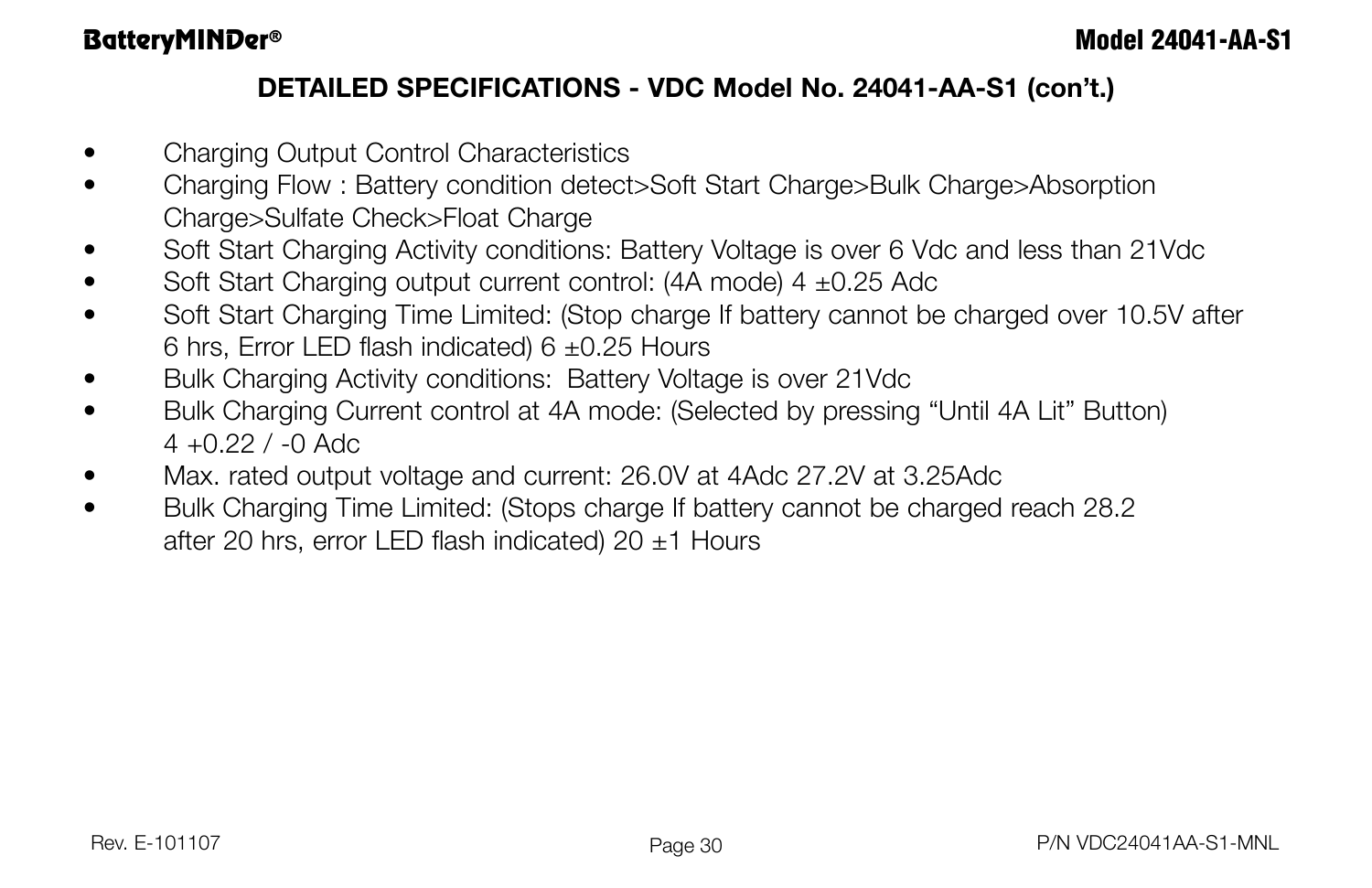# **DETAILED SPECIFICATIONS - VDC Model No. 24041-AA-S1 (con't.) Absorption mode transitions to Float mode conditions in AGM setting:**

Mode: 1) Charging current

2) 5 Hours Time-out: after 5 Hours unit switches to Float Charge Mode Absorption mode Thermal Runaway Protection: Stops Charging when the second current sample is larger the first current sample (Positive dI/dt)

Switch to Float mode in Bulk charge or Absorption mode when Battery type Button is Pressed For 3 Seconds or longer. **GREEN** Charge - Float LED will blink Float Charge output Voltage control 26.1 ±0.25 Vdc Float Charge current control (4A Rate) 2 Adc±0.25

Float charge transitions to PWM Float Charge Mode after 1 Hour Float Pulse Charge voltage control 26.1@24°V ±0.25 Vdc Float Pulse Charge current control: (4A Rate) 2 Adc ±0.25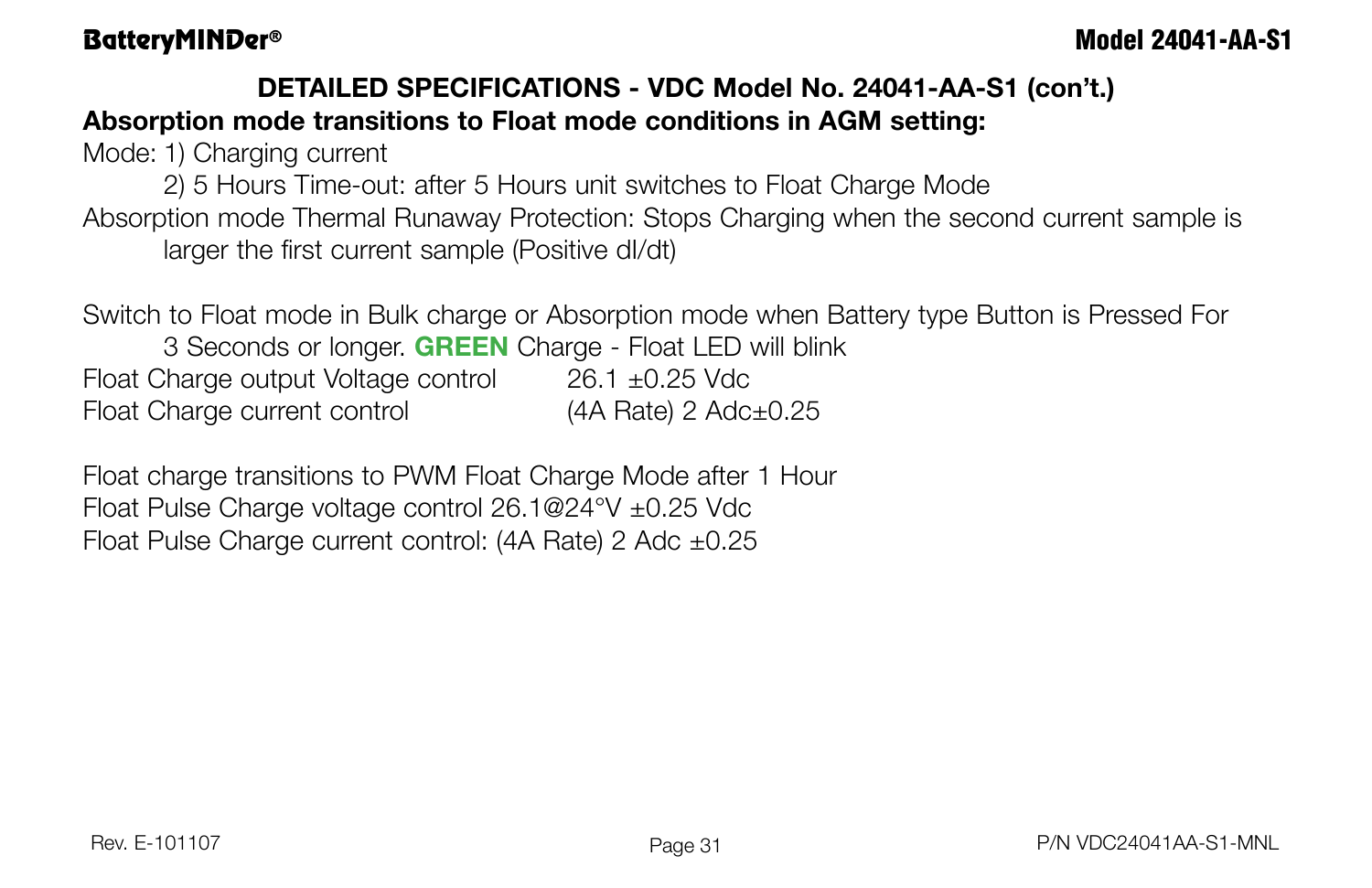# **DETAILED SPECIFICATIONS - VDC Model No. 24041-AA-S1 (con't.)**

Battery sulfation check period (After absorption charge is finished): 10 minutes

Unloaded output voltage when battery is disconnected: 0.5 Vdc (max.)

Output short-circuit current when battery disconnected: 5mA dc (max.)

Battery flow back current (to the charger) when connected to 24V battery, AC Power disconnected: 30 (max.) mA dc

All LED indicators will shut off if AC power is disconnected for 5 Minutes

Full time Desulfation output pulse current control  $lp-p \pm 3$  Adc

Full time Desulfation output PWM\* frequency  $100 \pm 10$ Hz

Full time Desulfation duty 0.3%

\*Pulse Width Modulated

Temperature Compensation (with ABS-124 Battery Temperature Sensor) detailed on pages 21 -24.

### **LED Indicator functions Tables 5 & 6**

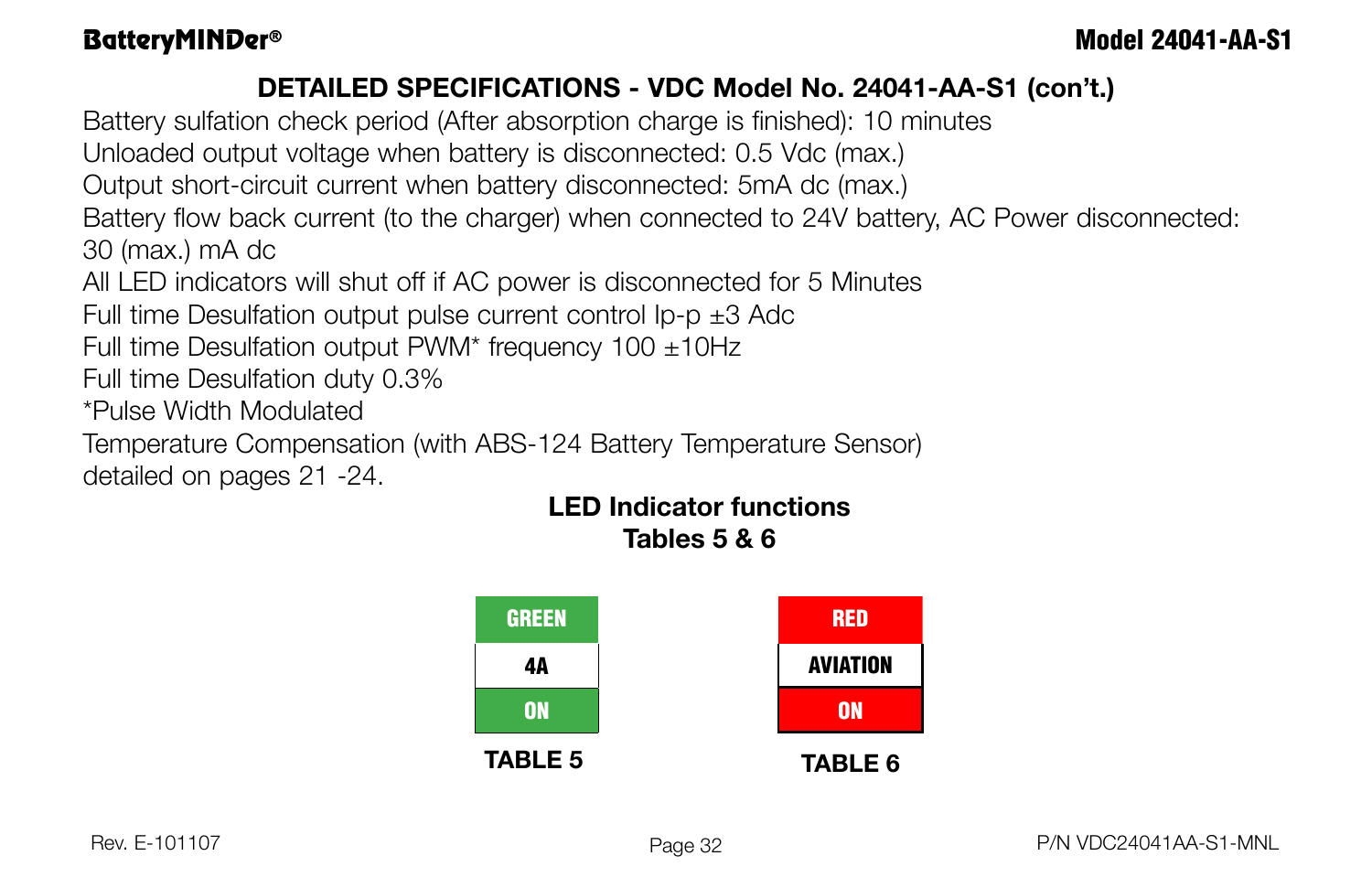# **DETAILED SPECIFICATIONS - VDC Model No. 24041-AA-S1 (con't.)**

**Transformer** 

Transformer Type: Ferrite core transformer

Rising Temperature of Transformer: 80ºC Max.

Insulation

Primary to Secondary insulation Test: 1240 Vac 60Hz with 1 minutes, 10mA ac no break down found Primary to core insulation test: 1240 Vac 60Hz with 1 minutes, 10mA ac no break down found Secondary to core insulation test: 500 Vac 60Hz with 1 minutes, 10mA ac no break down found Electrical Cable

Input Lead and plug specifications :CUL SJT 18AWG X2 with UL 2-pin plug, External Length 6 ft Output lead : 1015 105°C VW-1 16AWG with Trailer connector, External Length 6 ft Extension cord: 1)1015 105°C VW-1 16AWG with Trailer connector & battery clamp, External Length 6 ft

 2)1015 105°C VW-1 16AWG with Ring terminal & blade type Fuse, External Length 6 ft Thermal Sensor Extension Cord: 11'8"

Ring terminal I.D. dimensions Negative 8mm, Positive 10mm

Physical Parameters

Weight: 2.2 lbs.

Plastic enclosure material: UL-94V0 #1 Noryl or #2 PC+ABS #3 PC

Enclosure Dimension: Approx. 5.713 (W) x 5.516 (L) x 2.86 (H) inches

Environmental Characteristics

Operating temperature : -10° to 40°C

Storage temperature : -10° to 80°C

Operating Humidity range: 0 to 95% RH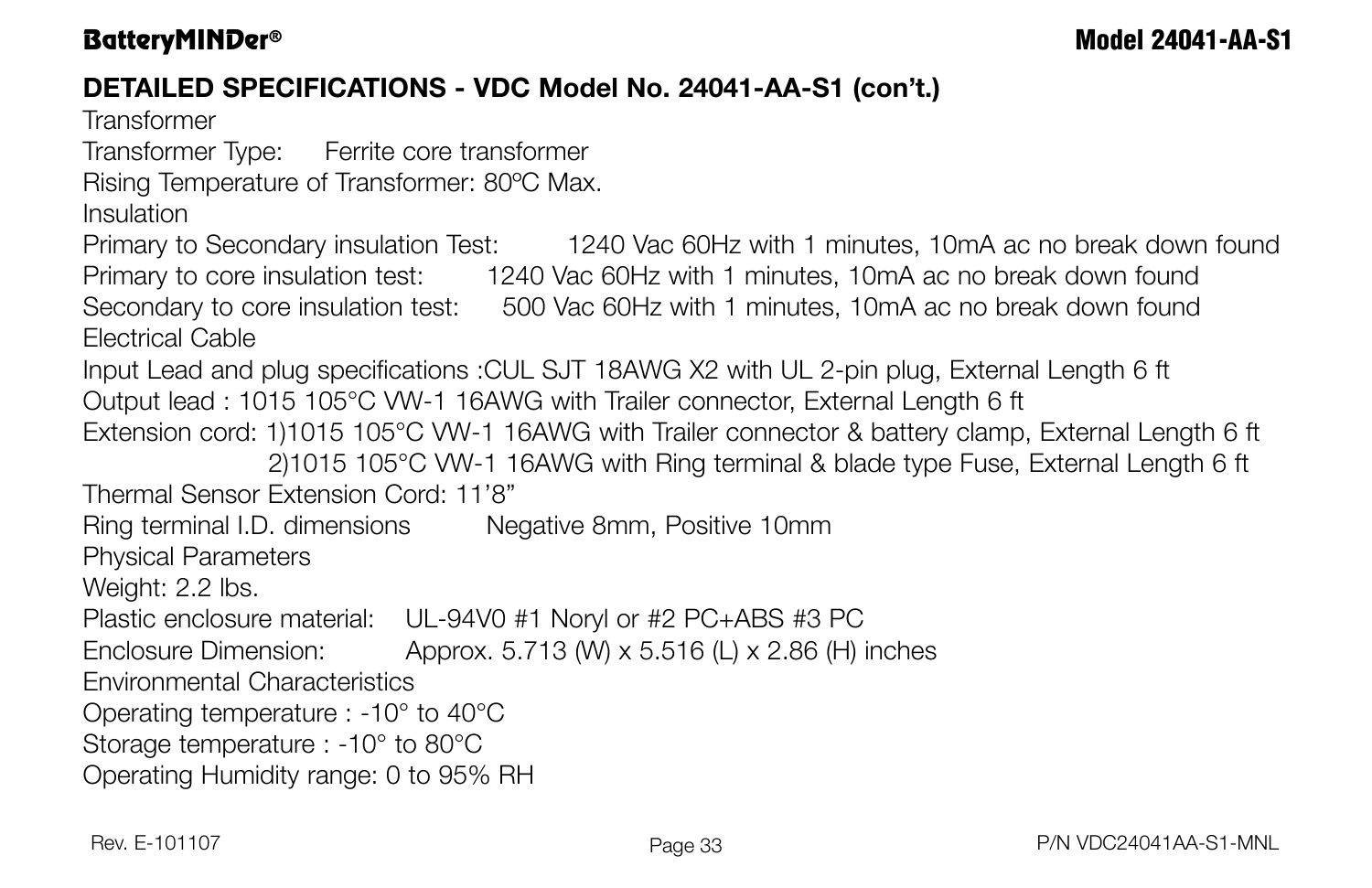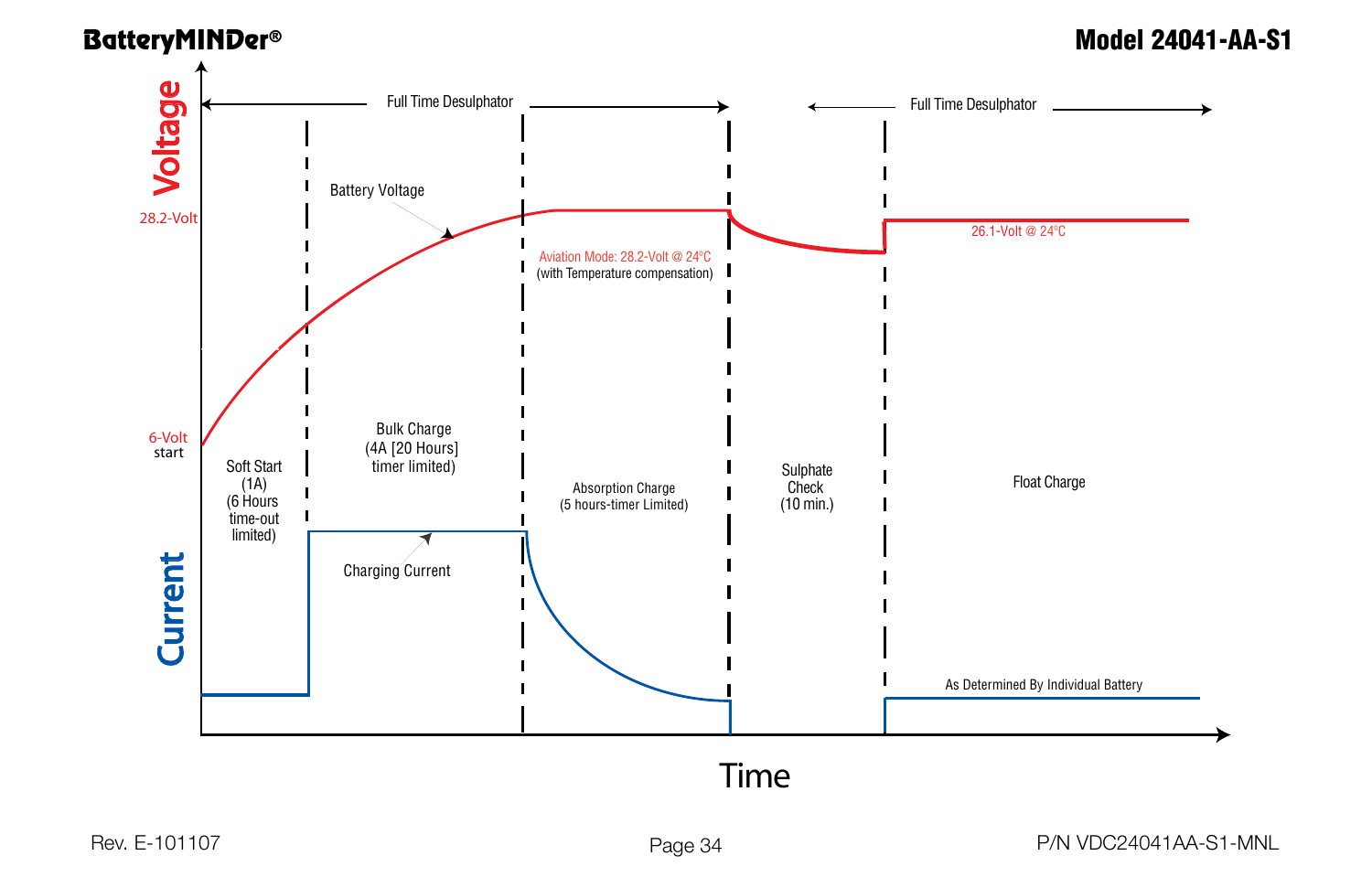# **FOR REPAIR OR REPLACEMENT**

In the event that you believe your product may be defective, you MUST speak to a VDC Electronics technician at 1-800-379-5579 x206 (ET) before proceeding further.

If after speaking with our tech support personnel it is necessary to return the unit, you MUST request an RMA number.

### All returns must be authorized by VDC Electronics.

Items must be returned within 10 days after receiving your **Return Merchandise Authorization** number and must be packed in the original packaging with manual and all connectors included.

Your Return Merchandise Authorization number must be shown on the return shipping label as follows:

VDC Electronics, Inc. Returns Department Attn.: RMA # (Enter Your RMA# Here) 147 D Woodbury Rd. Huntington, NY 11743

**Note: If your questions relate to safety concerns, please contact:**

**customersupport@vdcelectronics.com or if a potentially hazardous emergency may exist cease using the product immediately and call (800) 379-5579 ext. 202 (ET) Monday – Friday or contact our tech support at ext. 206.**

**Standard operating questions, clearly answered in this manual, will not be answered by phone.**

# **YOUR NOTES:**